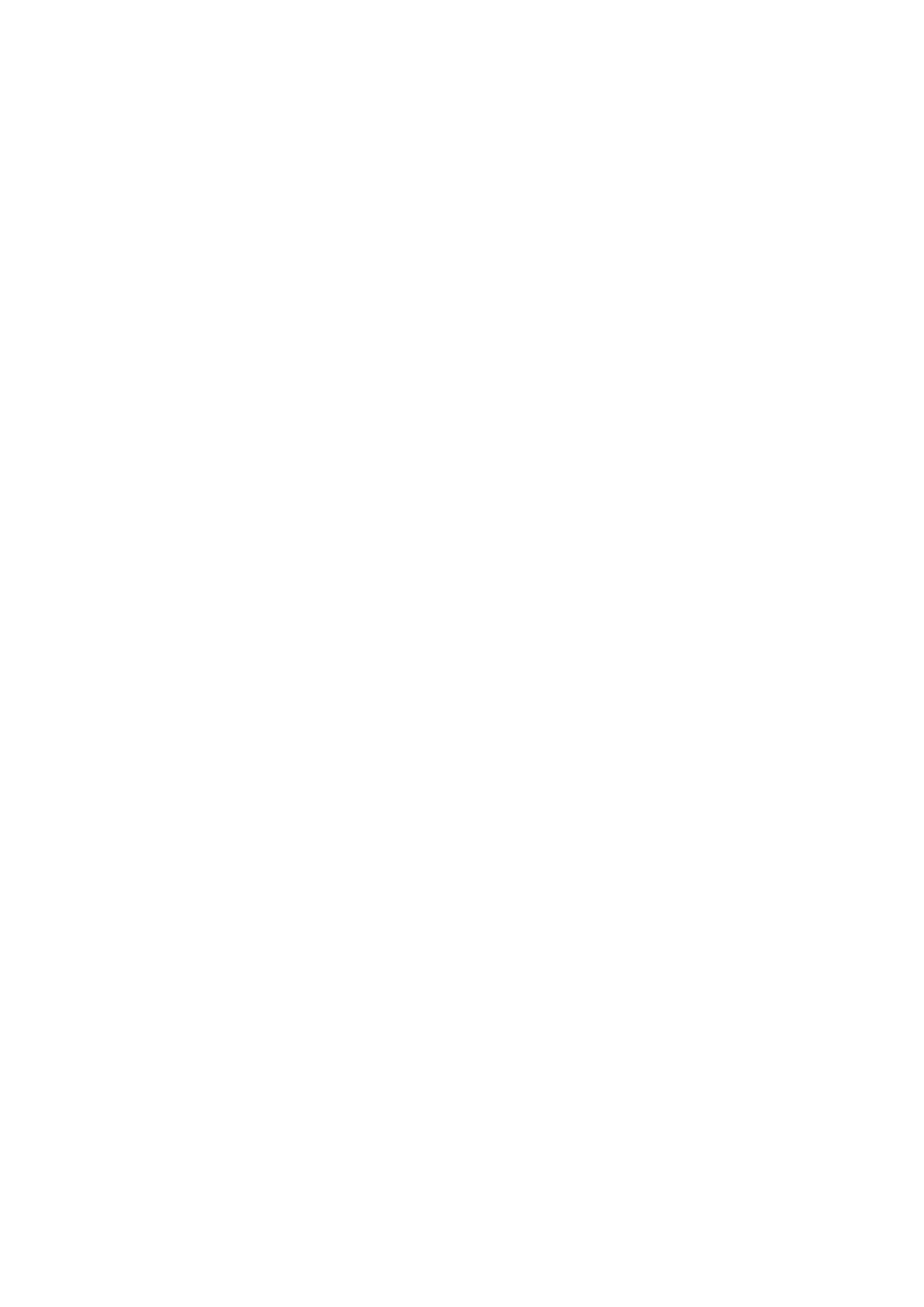# **In the case of Wenner v. Germany,**

The European Court of Human Rights (Fifth Section), sitting as a Chamber composed of:

Ganna Yudkivska, *President,* Angelika Nußberger, Khanlar Hajiyev, Erik Møse, André Potocki, Carlo Ranzoni, Mārtiņš Mits, *judges,*

and Milan Blaško, *Deputy Section Registrar*,

Having deliberated in private on 5 July 2016,

Delivers the following judgment, which was adopted on that date:

# PROCEDURE

1. The case originated in an application (no. 62303/13) against the Federal Republic of Germany lodged with the Court under Article 34 of the Convention for the Protection of Human Rights and Fundamental Freedoms ("the Convention") by a German national, Mr Wolfgang Adam Wenner ("the applicant"), on 30 September 2013.

2. The applicant, who had been granted legal aid, was represented by Mr F. Haas, a lawyer practising in Starnberg. The German Government ("the Government") were represented by one of their Agents, Mr H.-J. Behrens, of the Federal Ministry of Justice and Consumer Protection.

3. The applicant alleged that the refusal to grant him drug substitution treatment during his imprisonment, including a refusal to have the necessity of such treatment examined by an external medical expert, had breached Article 3 of the Convention.

4. On 17 June 2014 the application was communicated to the Government.

# THE FACTS

### I. THE CIRCUMSTANCES OF THE CASE

5. The applicant was born in 1955. At the time of lodging his application, he was detained in Kaisheim Prison. He was released subsequently.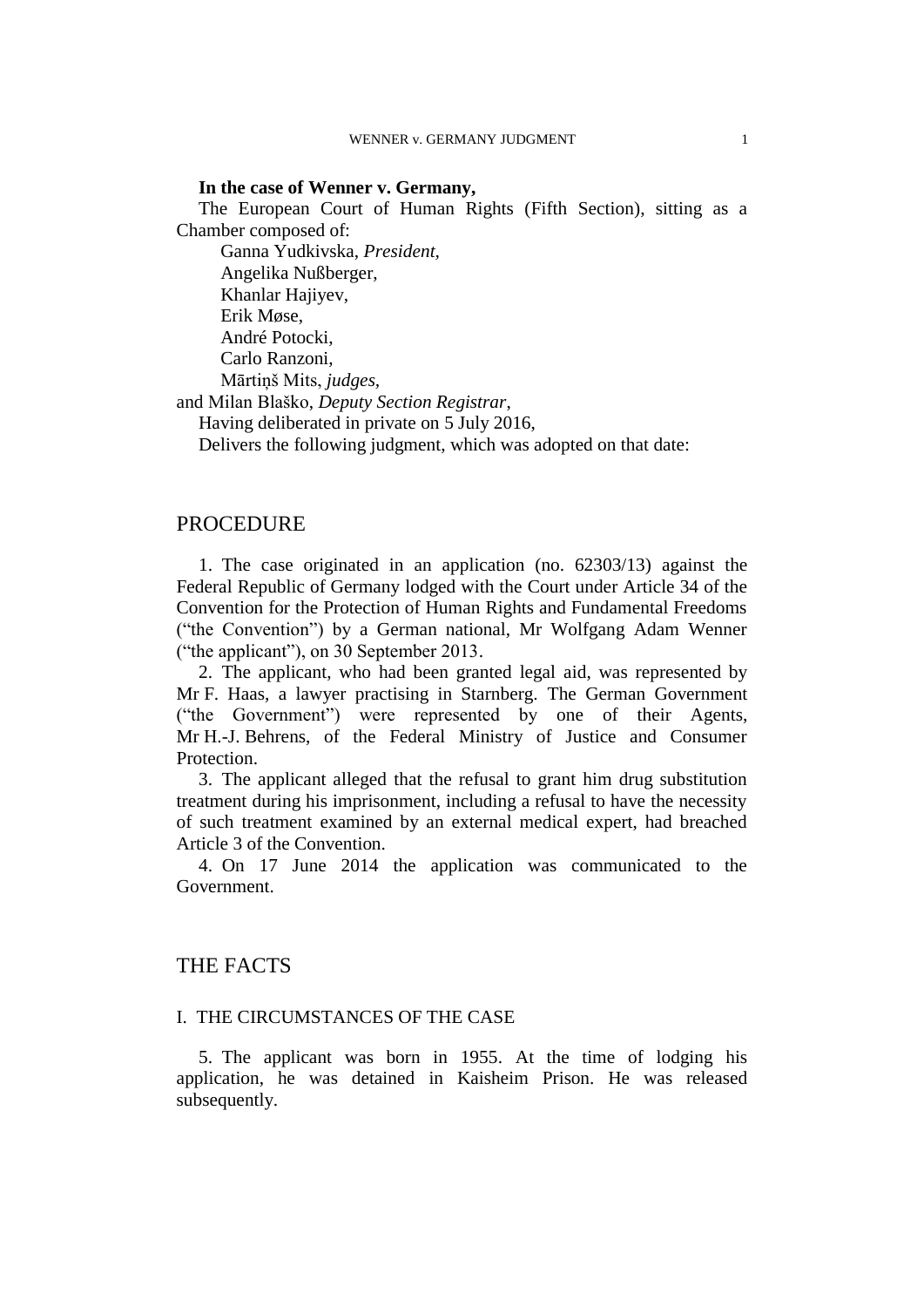# **A. The applicant's medical condition and treatment received in detention**

6. The applicant has been continuously addicted to heroin since 1973, when he was aged 17. He has also been suffering from hepatitis C since 1975 and has been HIV-positive since 1988. He has been considered 100% disabled and has been receiving an employment disability pension since 2001. He has tried to overcome his addiction to heroin with various types of treatment (including five courses of in-house drug rehabilitation therapy), all of which failed. From 1991 to 2008 the applicant's heroin addiction was treated with medically prescribed and supervised drug substitution therapy. Since 2005, the applicant had reduced the dosage of his drug substitution medication (Polamidon) and consumed heroin in addition to that medication.

7. In 2008 the applicant was arrested on suspicion of drug trafficking and taken in detention on remand in Kaisheim Prison, where his drug substitution treatment was interrupted against his will. On 3 June 2009 the Augsburg Regional Court convicted the applicant of drug trafficking, sentenced him to three years and six months' imprisonment and, having regard to a previous conviction, to another two years and six months' imprisonment. It further ordered the applicant's placement in a drug detoxification facility, to be executed after a period of six months' detention in prison. The applicant was still not provided with substitution treatment for his heroin addiction. On 10 December 2009 he was transferred to a drug rehabilitation centre in Günzburg, Bavaria, where he underwent abstinence-based treatment for his addiction, without additional substitution treatment.

8. On 19 April 2010 the Memmingen Regional Court declared the applicant's detention in the detoxification facility terminated and ordered his retransfer to prison. In a decision dated 25 June 2010 the Munich Court of Appeal dismissed the applicant's appeal. Having regard, in particular, to the views expressed by the applicant's treating doctors, the court considered that it could no longer be expected with sufficient probability that the applicant could be cured from his drug addiction or could be prevented for a considerable time from relapsing into drug abuse. He had secretly consumed methadone at the clinic and lacked motivation to lead a drug-free life.

9. The applicant was transferred back to Kaisheim Prison on 30 April 2010. The prison doctors gave him various painkillers for chronic pain resulting from his polyneuropathy, on a daily basis. During his detention, the pain in his feet, neck and spine became such that, at least during certain periods, he spent most of his time in bed.

10. The applicant was examined by an external doctor for internal medicine, H., on the prison authorities' request in October 2010. H. did not consider any changes in the treatment of the applicant's HIV and hepatitis C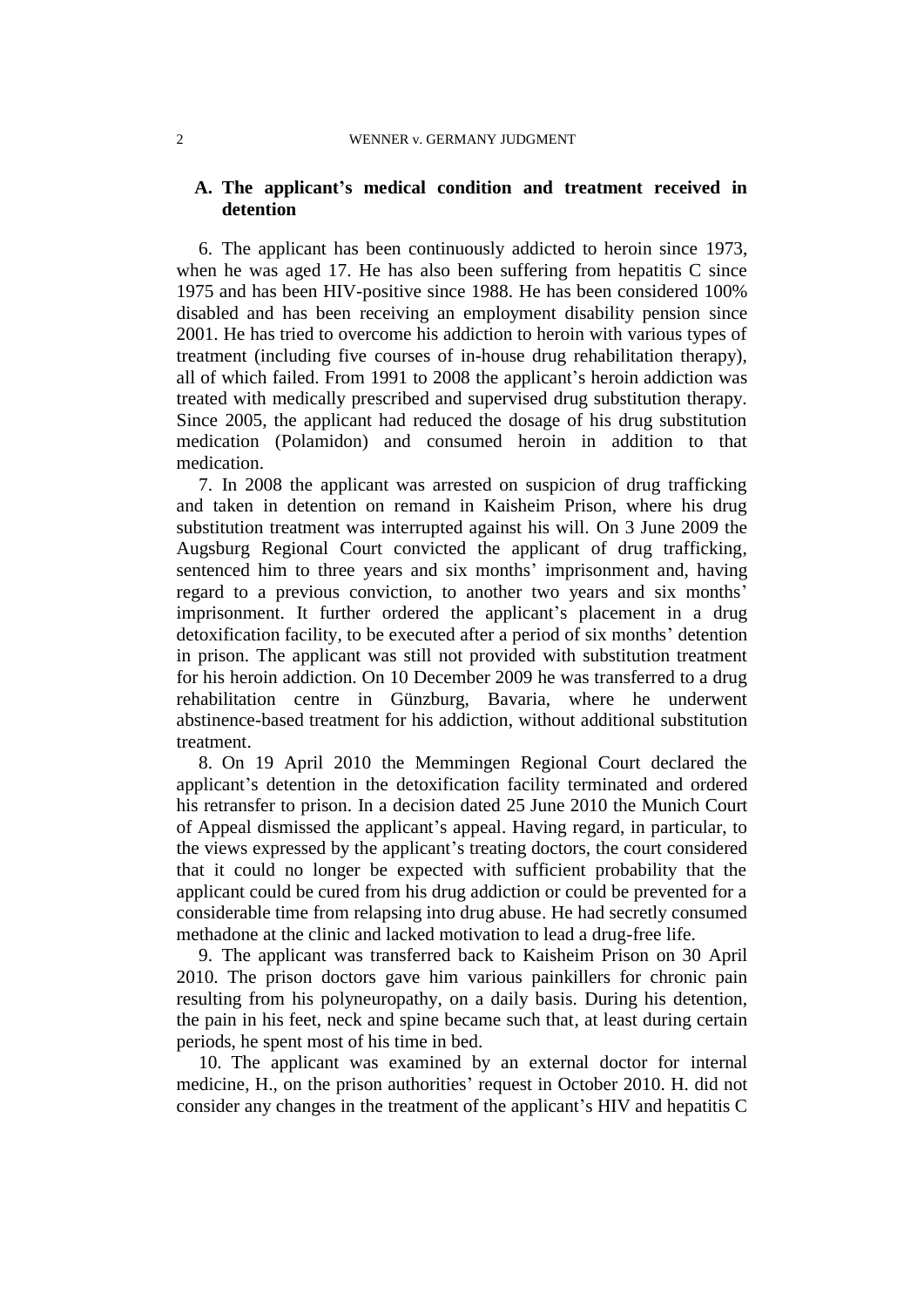infections necessary. Having regard to the applicant's chronic pain linked to his long-term drug consumption and polyneuropathy, he suggested that the prison medical service reconsider the possibility of drug substitution treatment. He subsequently confirmed that the applicant should be examined by a doctor specialised in drug addiction therapy to that end.

11. The applicant also obtained, on his request, an opinion drawn up by an external doctor specialised in drug addiction treatment (B.) dated 27 July 2011, on the basis of the written findings of doctor H. and the Kaisheim Prison doctor's and authorities' findings and statements, but without having been able to examine the applicant in person. B. considered that from a medical point of view, drug substitution treatment had to be provided to the applicant. He explained that in accordance with the Federal Medical Association's Guidelines for the Substitution Treatment of Opiate Addicts (*Richtlinien der Bundesärztekammer zur Durchführung der substitutionsgestützten Behandlung Opiatabhängiger*) of 19 February 2010 (see paragraph 30 below), drug substitution therapy was internationally recognised as being the best possible therapy for long-standing opioid addicts. Detoxification caused the person concerned serious physical strain and extreme mental stress and should only be attempted in cases of a very short opioid dependence. Drug substitution therapy prevented a deterioration of the patient's state of health and a high risk to life, which arose particularly after forced abstinence in detention. It further prevented the spreading of infectious diseases such as HIV and hepatitis C. It had to be clarified whether, in the applicant's case, further treatment for the hepatitis C from which he suffered was necessary.

## **B. The proceedings at issue**

### *1. The decision of the prison authorities*

12. By submissions dated 6 June 2011, which he supplemented subsequently, the applicant made a request to the Kaisheim prison authorities for treatment with Diamorphin, Polamidon or another heroin substitute for his heroin addiction. Alternatively, he requested that the question of whether such substitution treatment was necessary be examined by a drug addiction specialist.

13. The applicant claimed that drug substitution treatment was the only adequate treatment for his medical condition. Under the relevant Guidelines of the Federal Medical Association for the Substitution Treatment of Opiate Addicts, drug substitution treatment, which he had received prior to his detention, was the required standard treatment for his condition and had to be continued during his detention.

14. The applicant claimed that, as confirmed by doctor H., the serious chronic neurological pain from which he was suffering could be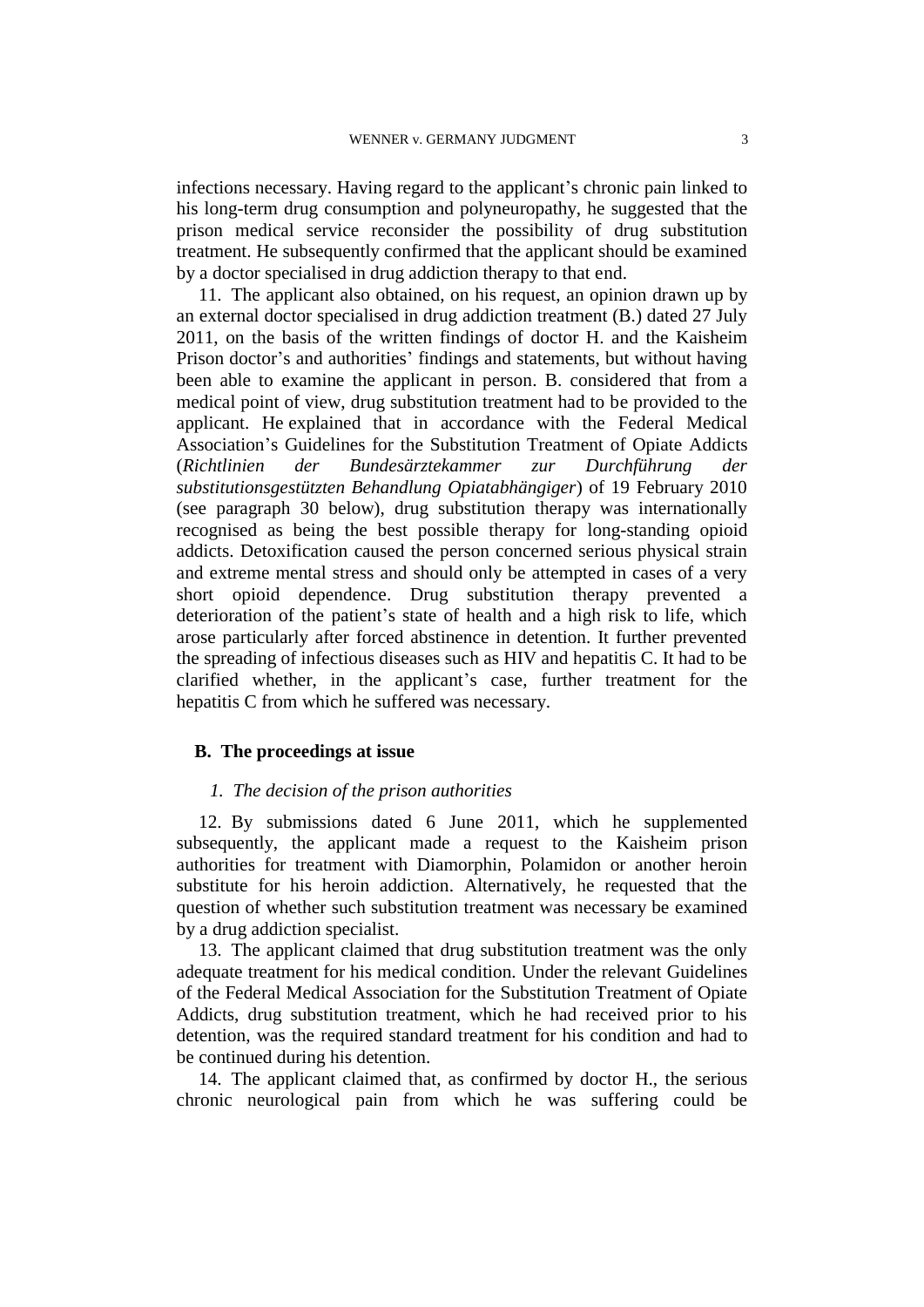considerably alleviated by drug substitution treatment, as had been the case during his previous substitution treatment. Having been addicted to heroin for almost forty years, he stood hardly any chance of leading a totally drug-free life on release from prison. His rehabilitation could therefore better be furthered by providing him drug substitution treatment. While undergoing such treatment previously, he had been able to lead a relatively normal life and to complete training as a software engineer.

15. Furthermore, referring to doctor B.'s opinion, the applicant claimed that he was in need of Interferon therapy in order to treat his hepatitis C infection. In view of his poor physical and mental health, it was impossible to carry out such treatment without simultaneous drug substitution therapy. Substitution also helped to protect other prisoners from infection when using the same needles as he did for the consumption of drugs and diminished the trafficking and uncontrolled consumption of illegal drugs in prison. He also considered that the prison doctors did not have specialist knowledge in drug addiction treatment and asked to be examined by an external specialist.

16. After the prison authorities' first decision dismissing the applicant's application was quashed by the Augsburg Regional Court on 4 October 2011 for lack of sufficient reasoning, the prison authorities, on 16 January 2012, again dismissed the applicant's request.

17. The prison authorities argued that substitution treatment was neither necessary from a medical point of view nor a suitable measure for the applicant's rehabilitation. With regard to the medical necessity of drug substitution therapy, the prison authorities, relying on prison doctor S.'s statement, considered that drug substitution therapy was not a necessary treatment for the purposes of section 60 of the Bavarian Execution of Sentences Act (see paragraph 27 below). They found that the applicant, who was severely addicted to drugs, had not received drug substitution treatment prior to his current detention in Kaisheim Prison. He had been placed in a drug rehabilitation centre for five months before his transfer to Kaisheim Prison, where he had been treated by medical experts with considerable knowledge of drug addiction treatment. The applicant had neither been given substitution treatment in the clinic, nor had the doctors recommended substitution treatment in prison. After three years in detention, he no longer suffered from physical withdrawal symptoms. Moreover, his condition with regard to his HIV and hepatitis C infections was stable and did not require any therapy for which substitution treatment was a necessary precondition. As suggested by the prison doctor, the applicant should use the opportunity to wean himself off opioids, such as heroin and its substitutes, while in prison, as it was very difficult to obtain drugs there.

18. With regard to the applicant's social rehabilitation and treatment (sections 2 and 3 of the Bavarian Execution of Sentences Act, see paragraph 27 below), the prison authorities added that the main reason for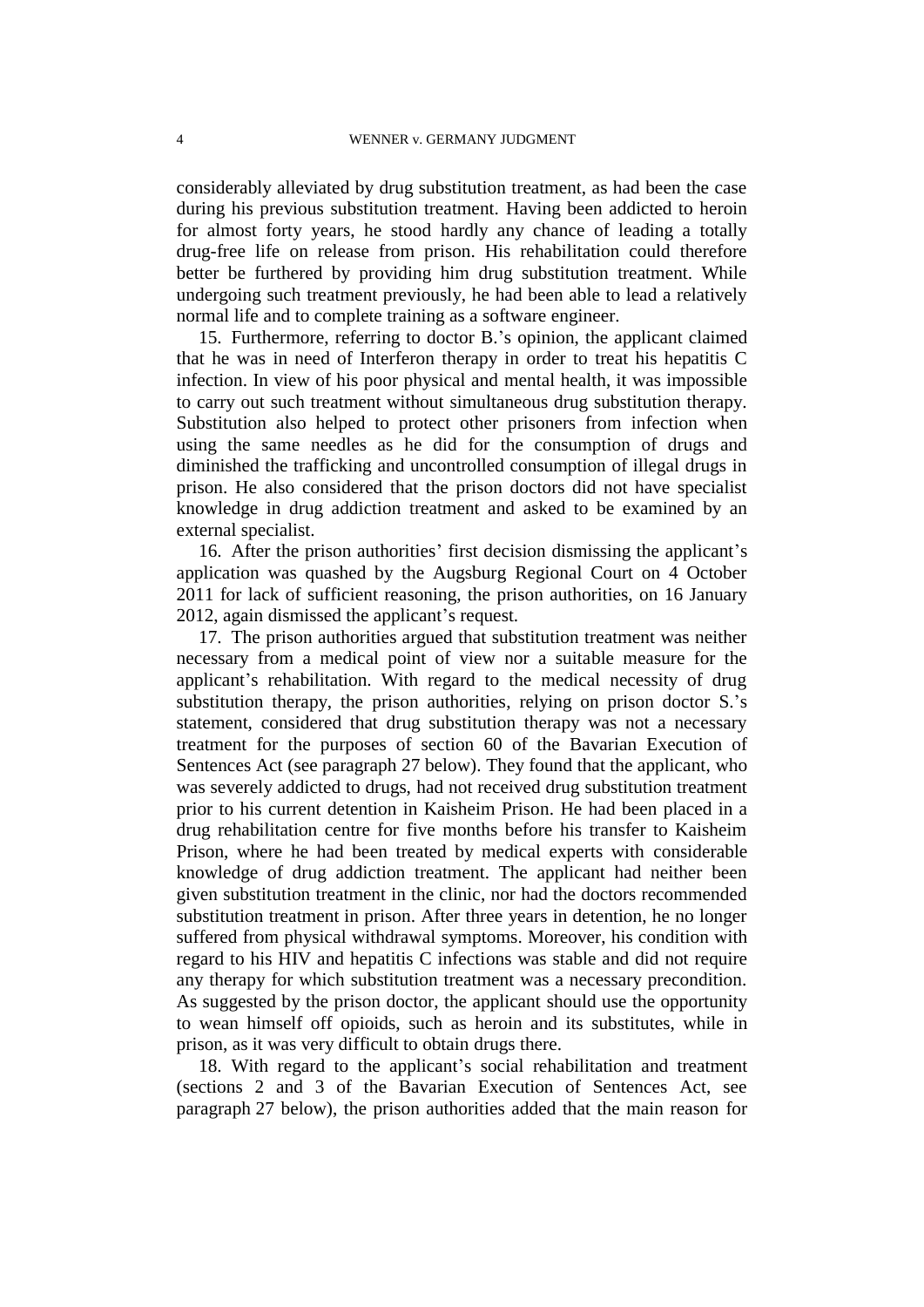which addicts underwent drug substitution therapy was to prevent them from becoming impoverished and from becoming involved in drug-related criminality. In prison, these risks were not present. Furthermore, the applicant had already shown that substitution therapy while he was at liberty had not prevented him from consuming other drugs or committing crimes, which had been caused by his antisocial nature. Moreover, the applicant had also consumed drugs while in detention. Therefore, providing him substitution treatment could lead to a risk to life and limb.

### *2. The proceedings before the Augsburg Regional Court*

19. On 26 January 2012 the applicant, relying on the reasons he had submitted to the prison authorities, appealed against the decision of the prison authorities to the Augsburg Regional Court. He further submitted that the authorities of Kaisheim Prison, where no substitution treatment had ever been provided, had omitted to examine the medical necessity of drug substitution therapy under the relevant criteria laid down, in particular, in the Federal Medical Association's Guidelines for the Substitution Treatment of Opiate Addicts, which were clearly met in his case. He further argued that under the applicable administrative rules for substitution treatment in prison in the *Land* of Baden-Württemberg, he would be provided with drug substitution therapy, which is carried out in the prisons of the majority of the German *Länder*.

20. On 28 March 2012 the Augsburg Regional Court, endorsing the reasons given by the prison authorities, dismissed the applicant's appeal. It added that it was not necessary to obtain the opinion of a drug addiction expert. The prison doctors of Kaisheim Prison had sufficient training to decide on the medical necessity of drug substitution therapy, irrespective of the fact that drug substitution therapies might never have been used in that prison. The administrative rules for substitution treatment in prison applicable in the *Land* of Baden-Württemberg were irrelevant, given that Kaisheim Prison was situated in the *Land* of Bavaria.

## *3. The proceedings before the Munich Court of Appeal*

21. On 4 May 2012 the applicant lodged an appeal on points of law with the Munich Court of Appeal. He submitted that the Regional Court's failure to investigate sufficiently whether drug substitution treatment was necessary, under the applicable Federal Medical Association's Guidelines and with the help of an independent doctor specialised in drug addiction treatment, had breached section 60 of the Bavarian Execution of Sentences Act and Article 3 of the Convention. Refusing him the alleviation of his intense neurological pain with an existing and medically necessary treatment constituted inhuman treatment.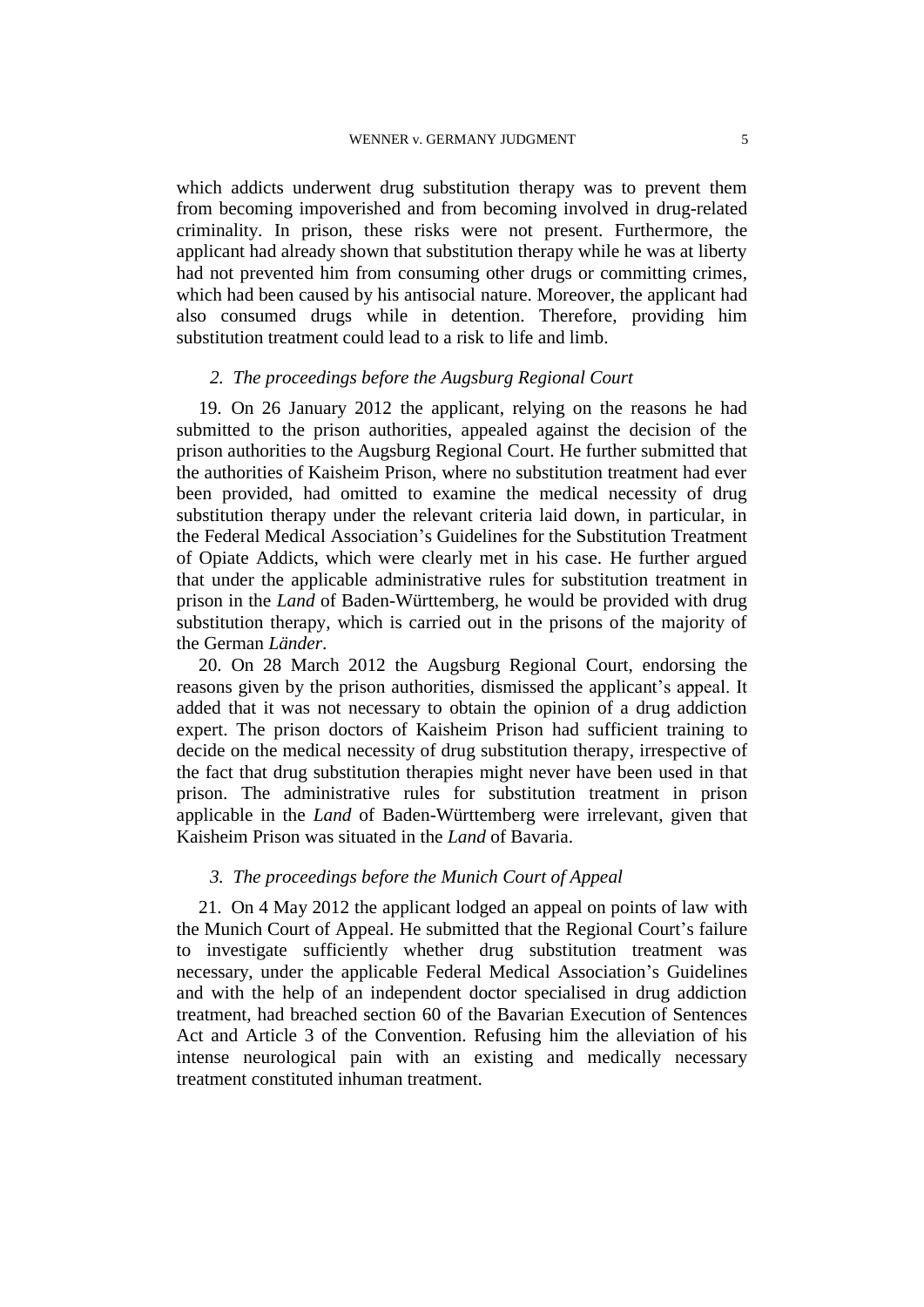22. On 9 August 2012 the Court of Appeal dismissed the appeal as ill-founded. In the court's view, the applicant had failed to show why drug substitution therapy was the one specific medical treatment he needed. He had further failed to prove that the prison doctors of Kaisheim Prison were not qualified to decide about the medical necessity of heroin substitution. The applicant's objection against the Court of Appeal's decision was rejected.

## *4. The proceedings before the Federal Constitutional Court*

23. On 10 September 2012 the applicant lodged a constitutional complaint with the Federal Constitutional Court. He complained that his right to respect for his physical integrity under the Basic Law had been breached because he was denied drug substitution therapy, the only suitable therapy to treat his chronic pain, which would make Interferon therapy possible and allow him to reduce his craving for heroin and lead a "normal" everyday prison life without isolation. He further complained that his right to be heard under the Basic Law had been violated as the domestic courts had not taken into consideration the medical opinions he had submitted to show that a substitution treatment was necessary and had failed to consult an independent specialised expert.

24. On 10 April 2013 the Federal Constitutional Court declined to consider the applicant's constitutional complaint without giving reasons (file no. 2 BvR 2263/12).

### **C. Subsequent developments**

25. On 17 November 2014 the Kaisheim prison authorities rejected the applicant's fresh request to be provided with substitution treatment in preparation for his release. The applicant's counsel was advised to ensure that the applicant was taken to a drug rehabilitation clinic immediately on his release in order to prevent him from taking an overdose of heroine as soon as he was at liberty.

26. On 3 December 2014 the applicant was released. When examined by a doctor on 5 December 2014 he tested positive for methadone and cocaine. The doctor confirmed that the applicant would receive drug substitution treatment from 8 December 2014 onwards.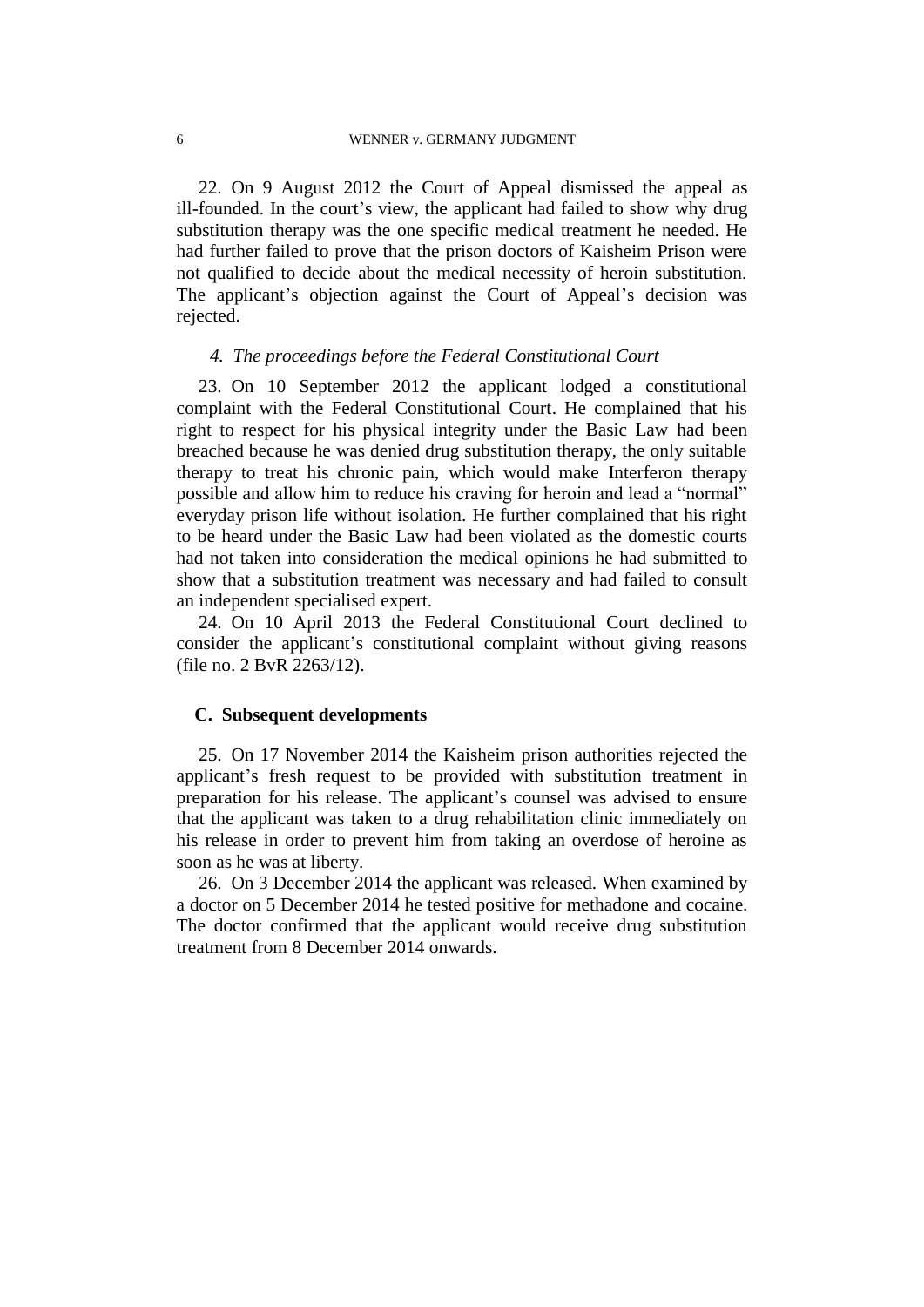#### WENNER v. GERMANY JUDGMENT 7

## II. RELEVANT DOMESTIC LAW AND PRACTICE

# **A. Provisions of the Bavarian Execution of Sentences Act**

27. The relevant provisions of the Bavarian Execution of Sentences Act (*Bayerisches Strafvollzugsgesetz*) concerning the examination of applications for drug substitution therapy read as follows:

### **Section 2: Objectives of the execution of sentences**

"The execution of a prison sentence serves to protect the public from further crime. It shall enable prisoners to lead a socially responsible and law-abiding life in the future (obligation of treatment)."

### **Section 3: Treatment during the execution of a sentence**

"Treatment shall include all measures which may promote a crime-free life in the future. Its purpose is to prevent the commission of further crime and to protect victims...."

### **Part 8: Health care Section 58: General Rules**

"(1) The physical and mental health of the prisoner must be ensured. ..."

### **Section 60: Medical Treatment**

"Prisoners are entitled to medical treatment if such treatment is necessary in order to detect or cure an illness, to prevent the aggravation of an illness or to alleviate its symptoms. Medical treatment includes:

1. treatment by a doctor,

...

4. the provision of medicine, dressings, and other health aids,

 $\cdots$ 

# **B. Legal provisions and guidelines concerning drug substitution treatment**

28. Under section 13 §§ 1 and 3 of the Narcotic Substances Act (*Betäubungsmittelgesetz*), doctors may only provide a person with drugs covered by the Act (notably methadone) if their use can be justified. The Federal Government is authorised to issue a Regulation covering the prescription and provision of such drugs, including the prescription of substitution drugs for drug addicts.

29. Section 5 of the Prescription of Narcotic Substances Regulation (*Betäubungsmittel-Verschreibungsverordnung*), issued in accordance with section 13 of the Narcotic Substances Act, lays down rules on the prescription of narcotic substances for substitution treatment. Under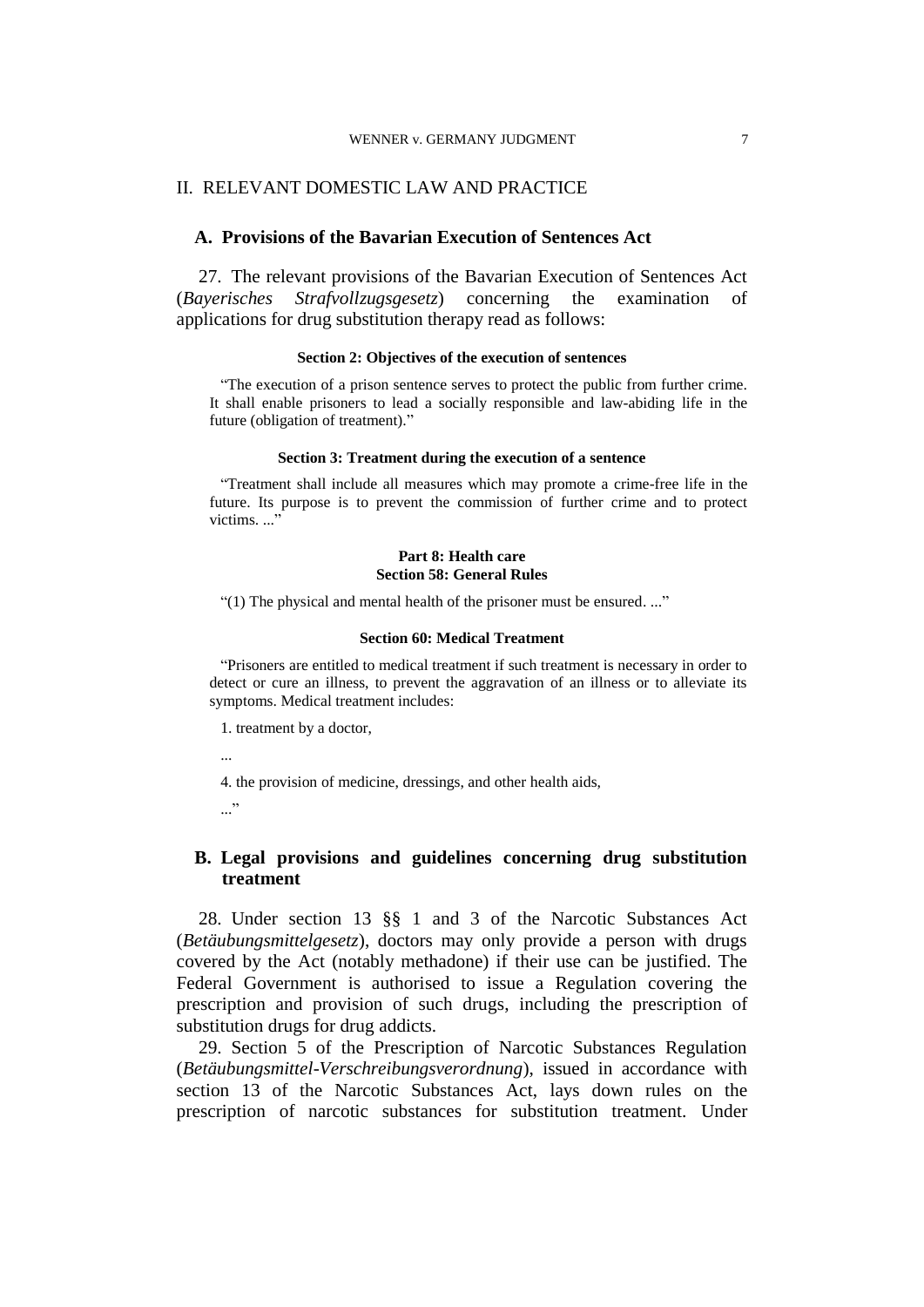section 5 § 1, the treatment of drug addicts with substitution drugs serves to treat a patient's drug addiction with the aim of gradually restoring his abstinence from narcotic substances, including the improvement and stabilisation of the patient's state of health. It may also serve to support the treatment of a serious illness the patient is suffering from alongside his or her drug addiction. Section 5 § 2 provides that a doctor may prescribe a substitution drug under the conditions laid down in section 13 of the Narcotic Substances Act unless, in particular, there are indications that the patient is consuming substances of a type or quantity endangering the objective of the substitution treatment. In accordance with section 5 § 11, the Federal Medical Association may issue guidelines codifying the recognised state of the medical art with regard to various aspects of drug substitution treatment. Compliance with the state of the medical art shall be assumed if and insofar as the guidelines in this respect were observed.

30. Relying on section 5 § 11 of the Prescription of Narcotic Substances Regulation, the Federal Medical Association issued its Guidelines for the Substitution Treatment of Opiate Addicts of 19 February 2010. In the Guidelines' preamble, it is clarified that opiate addiction is a serious chronic disease requiring medical treatment and that substitution treatment was a scientifically tested form of therapy for manifest opiate addiction. The aims of drug substitution therapy included securing the survival of the patient, the reduction of the use of other drugs, the stabilisation of the patient's health and the treatment of further diseases, the participation in social and work life and a drug-free life. Paragraph 2 of the Guidelines provides that drug substitution treatment is indicated in cases of manifest opiate addiction as defined by the International Classification of Diseases if, in the circumstances of the case, it has more prospects of success than abstinence-based therapies. In individual reasoned cases, drug substitution treatment may also be started in case of drug addicts who are currently abstinent but placed in a protective environment such as a prison. Paragraph 8 of the Guidelines provides that in case of imprisonment, the continuity of the substitution treatment by the institution in which the patient is placed is to be secured. Under paragraph 12 of the Guidelines, substitution treatment shall be discontinued if it is accompanied by a continuous, problematic consumption of other dangerous substances.

### **C. Research on drug substitution treatment**

31. A study commissioned by the Federal Ministry of Health and carried out by the University of Dresden, published in 2011, on Predictors, Moderators and Outcome on Substitution Treatments (the PREMOS study) confirmed that opioid addiction was a serious chronic disease. Drug substitution treatment had been tested for the first time in the United States of America in 1949 and has been considered subsequently as both an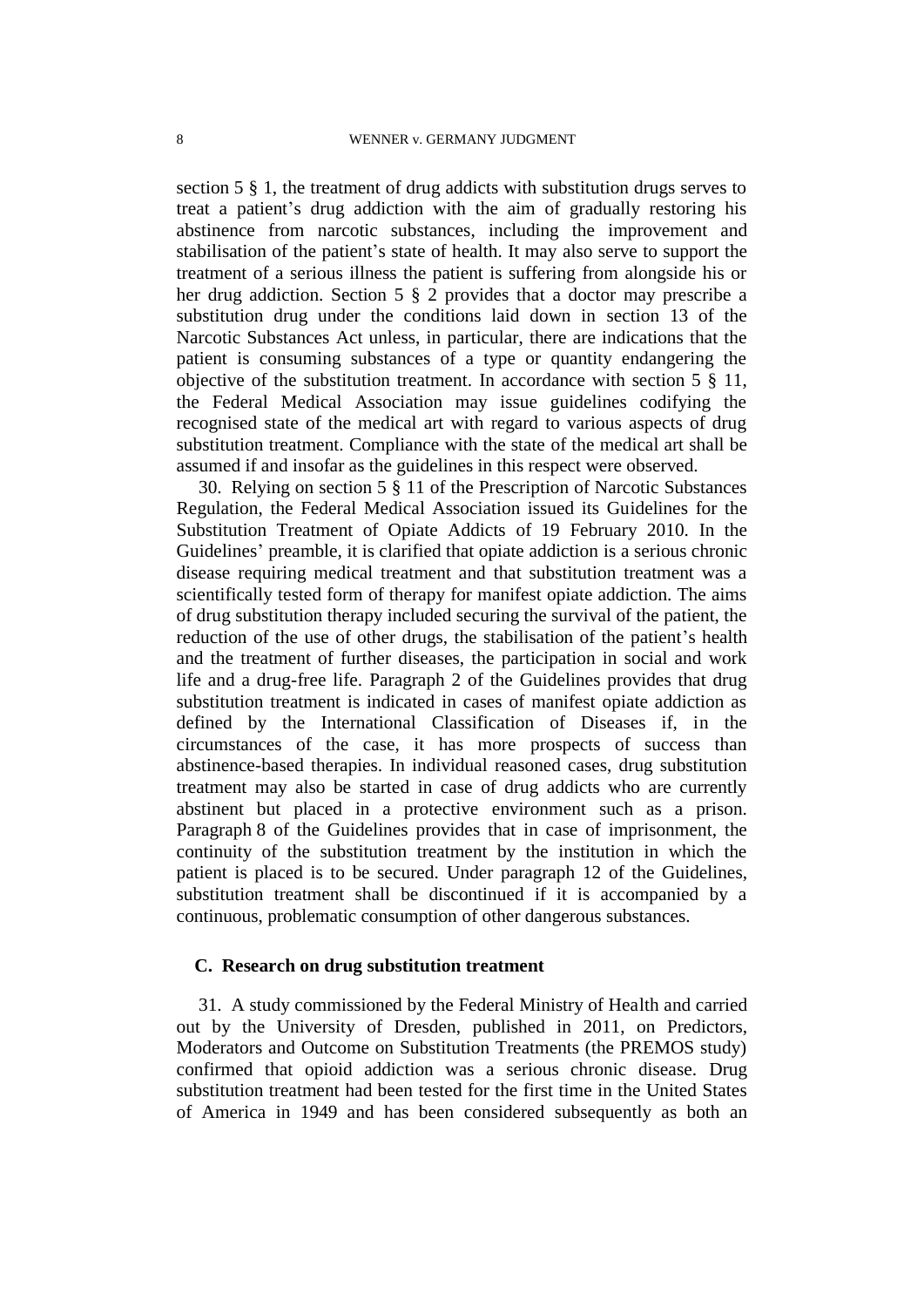established and the best possible therapy for opioid addiction. One of the commonly used medications for drug substitution therapy is methadone, a synthetic opioid with strong pain-killing effects. Long-term substitution treatment had proved effective in that the primary aims of that treatment (that is, continuity of treatment, securing survival, reduction of drug consumption, stabilisation of comorbidity and social participation) were attained. Stable abstinence from opioids was a rare phenomenon in the long run (attained by less than 4% of the opioid addicts examined) and was associated with considerable risks (notably death). The termination of substitution treatment should therefore be envisaged only if, in particular, there was a stable motivation and a good psycho-social environment and treatment of the patient (see pp. 4-15 and 125-133 of the study report).

### III. RELEVANT COUNCIL OF EUROPE DOCUMENTS

32. The European Committee for the Prevention of Torture and Inhuman or Degrading Treatment or Punishment (CPT) of the Council of Europe issues the CPT standards, in which the "substantive" sections of the CPT's yearly General Reports are summarised. In its CPT standards as established at the time of the applicant's detention (CPT/Inf/E (2002) 1 - Rev. 2010), which have not been amended since then in respect of the issues relevant here (see CPT/Inf/E (2002) 1 - Rev. 2015), the CPT made the following relevant findings and recommendations:

### **"Health care services in prisons**

### *Extract from the 3rd General Report [CPT/Inf (93) 12], published in 1993*

31. ... the CPT wishes to make clear the importance which it attaches to the general principle - already recognised in most, if not all, of the countries visited by the Committee to date - that prisoners are entitled to the same level of medical care as persons living in the community at large. This principle is inherent in the fundamental rights of the individual. ...

#### **Equivalence of care**

#### *i) general medicine*

38. A prison health care service should be able to provide medical treatment and nursing care, as well as appropriate diets, physiotherapy, rehabilitation or any other necessary special facility, in conditions comparable to those enjoyed by patients in the outside community. Provision in terms of medical, nursing and technical staff, as well as premises, installations and equipment, should be geared accordingly."

33. Recommendation Rec(2006)2 of the Committee of Ministers to member States on the European Prison Rules, adopted on 11 January 2006 at the 952nd meeting of the Ministers' Deputies ("the European Prison Rules"), provides a framework of guiding principles for the treatment of persons deprived of their liberty. The relevant extracts in Part III of the appendix to the Recommendation, on "Health", provide: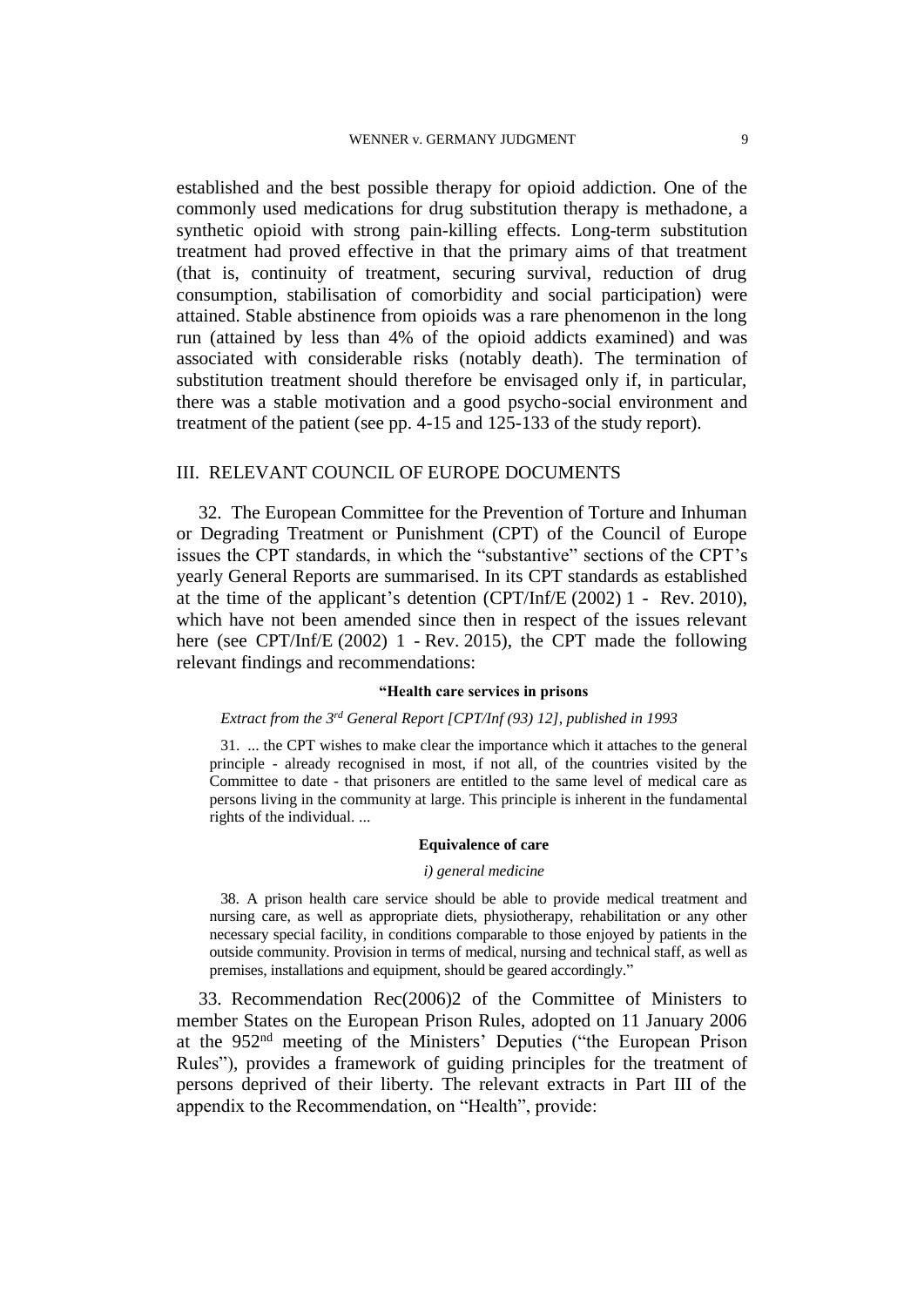#### *"Organisation of prison health care*

... 40.3 Prisoners shall have access to the health services available in the country without discrimination on the grounds of their legal situation.

40.4 Medical services in prison shall seek to detect and treat physical or mental illnesses or defects from which prisoners may suffer.

40.5 All necessary medical, surgical and psychiatric services including those available in the community shall be provided to the prisoner for that purpose."

34. Recommendation no. R (98) 7 of the Committee of Ministers to member States concerning the ethical and organisational aspects of health care in prison, adopted on 8 April 1998 at the  $627<sup>th</sup>$  meeting of the Ministers' Deputies, provides, in its Appendix, in so far as relevant:

"7. The prison administration should make arrangements for ensuring contacts and co-operation with local public and private health institutions. Since it is not easy to provide appropriate treatment in prison for certain inmates addicted to drugs, alcohol or medication, external consultants belonging to the system providing specialist assistance to addicts in the general community should be called on for counselling and even care purposes. ...

### **Equivalence of care**

10. Health policy in custody should be integrated into, and compatible with, national health policy. A prison health care service should be able to provide medical, psychiatric and dental treatment and to implement programmes of hygiene and preventive medicine in conditions comparable to those enjoyed by the general public. Prison doctors should be able to call upon specialists. If a second opinion is required, it is the duty of the service to arrange it. ...

45. The treatment of the withdrawal symptoms of abuse of drugs, alcohol or medication in prison should be conducted along the same lines as in the community."

35. According to the Policy paper on preventing risks and reducing harm linked to the use of psychoactive substances adopted in November 2013 by the Permanent Correspondents of the Co-operation Group to Combat Drug Abuse and Illicit trafficking in Drugs (Pompidou Group) of the Council of Europe (P-PG (2013) 20), there is a growing recognition that drug dependence must be understood and treated as a chronic, preventable, treatable and recoverable disease. At the same time national differences in political acceptance, interpretation and variance in the type of feasible measures, as well as access to them and their availability, persist. Despite these differences, there is a general prevailing consensus that abstinence and recovery-oriented policies need to be supplemented by measures that can demonstrably reduce the harms and risks of psychoactive substance use (ibid., § 10).

## IV. RELEVANT STATISTICAL DATA

36. According to the data collected by Harm Reduction International (HRI), a non-governmental organisation, in 2012 opioid substitution therapy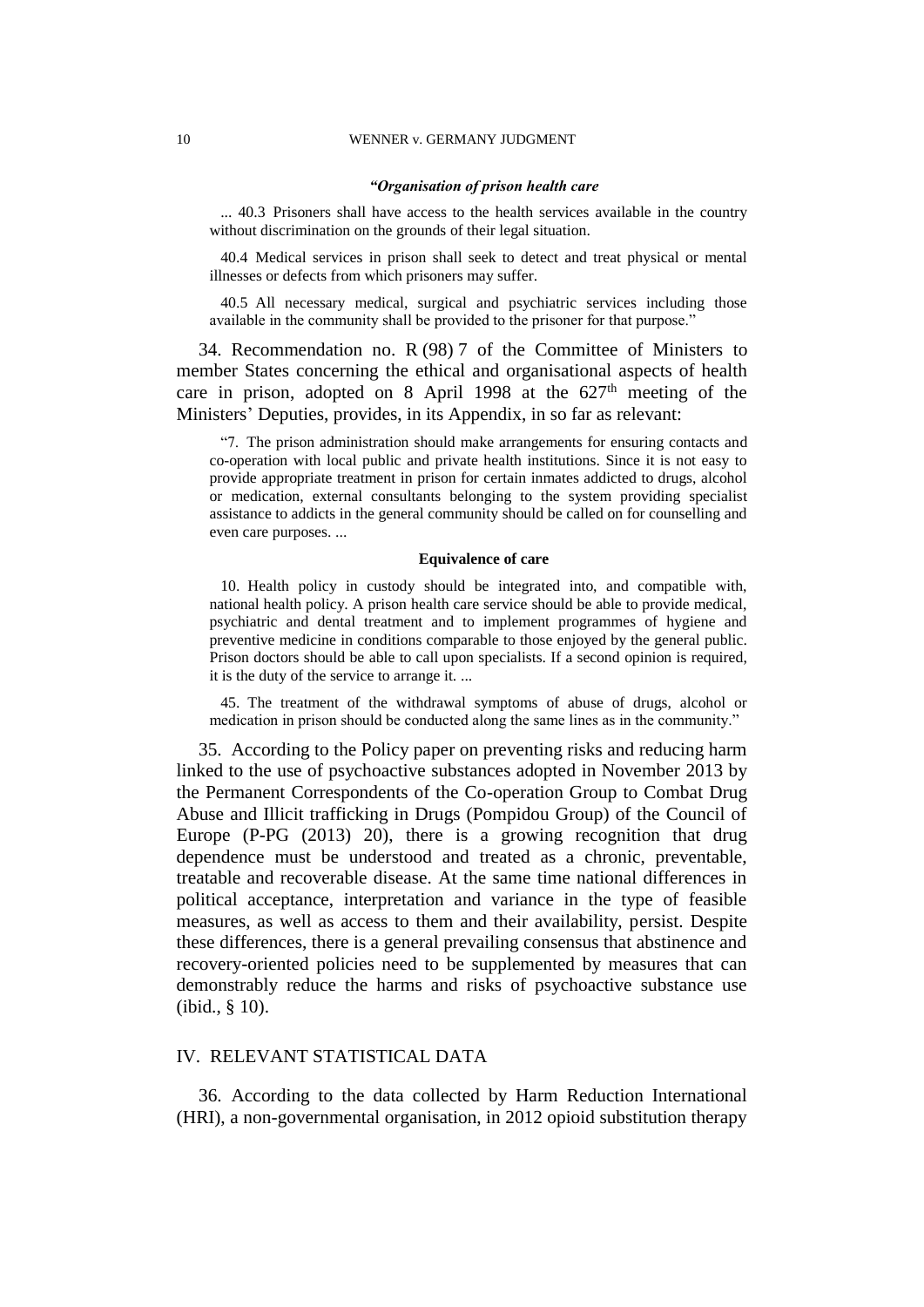programmes were operational in the community in 41 of the Council of Europe Member States. No such programmes existed in Andorra, Monaco, the Russian Federation and Turkey (in the latter country, they were introduced by 2015); no statistical data was available in respect of Liechtenstein and San Marino. In 2012, opioid substitution programmes were available also in prison in 30 of the Council of Europe Member States whereas no such treatment was available in prison in 15 of the Council of Europe Member States (Andorra, Armenia, Azerbaijan, Bosnia and Herzegovina, Bulgaria, Cyprus, Estonia, Greece, Iceland, Lithuania, Monaco, the Russian Federation, the Slovak Republic, Turkey and Ukraine); no statistical data was available in respect of Liechtenstein and San Marino. By 2015, opioid substitution programmes had been made available also in prison in Bulgaria, Estonia, Turkey and Ukraine.

37. The HRI data for 2012 correspond to those published by the European Monitoring Centre for Drugs and Drug Addiction (EMCDDA), a European Union decentralized agency, in their 2012 study entitled *"Prisons and drug abuse in Europe: the problem and responses"*, which contains data in respect of all (then) European Union Member States, Croatia, Turkey and Norway.

# THE LAW

# I. ALLEGED VIOLATION OF ARTICLE 3 OF THE CONVENTION

38. The applicant complained that the refusal to grant him drug substitution therapy in prison, which had made him suffer considerable pain and had caused damage to his health, and the refusal to have the necessity of drug substitution therapy examined by an external medical expert amounted to inhuman treatment. He relied on Article 3 of the Convention, which reads as follows:

"No one shall be subjected to torture or to inhuman or degrading treatment or punishment."

39. The Government contested that argument.

### **A. Admissibility**

40. The Court notes that the application is not manifestly ill-founded within the meaning of Article 35 § 3 (a) of the Convention. It further notes that it is not inadmissible on any other grounds. It must therefore be declared admissible.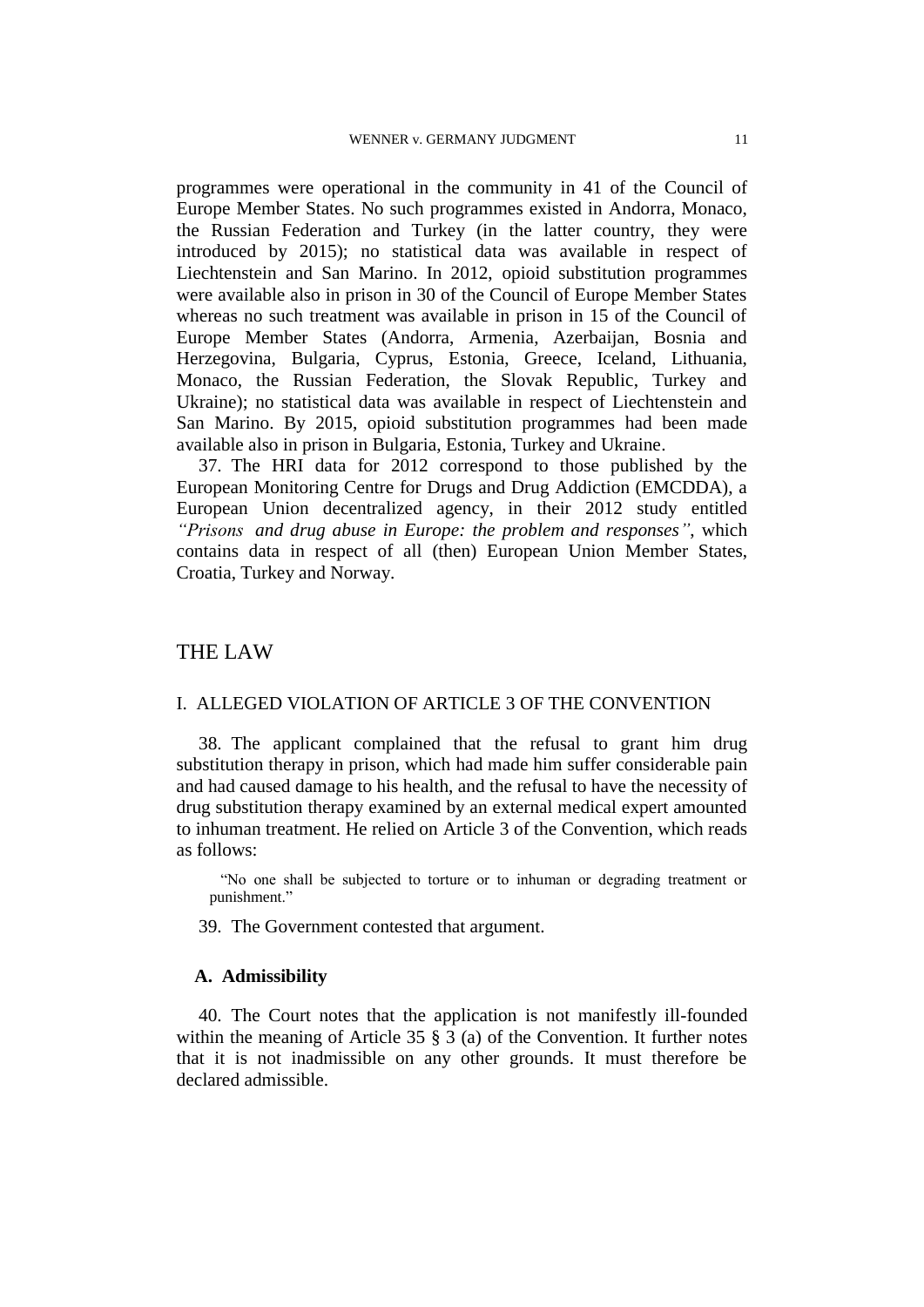## **B. Merits**

## *1. The parties' submissions*

### **(a) The applicant**

41. According to the applicant's submission, the authorities' refusal to offer him drug substitution therapy in detention, without having consulted an external medical expert, had constituted inhuman treatment in breach of Article 3 of the Convention.

42. The applicant argued that in the circumstances of his case, drug substitution therapy had been the only suitable treatment for his condition. By refusing him that treatment, the authorities had exceeded the margin of appreciation they had in respect of the provision of medical treatment to prisoners and had therefore disregarded their positive obligations under Article 3.

43. In order to support this view, the applicant submitted that he has been addicted to heroin for some forty years. The Munich Court of Appeal itself, in its decision of 25 June 2010 (see paragraph 8 above), had considered that he stood no chance of leading a drug-free life for a considerable time. Prior to his imprisonment, he had received drug substitution therapy without interruption from 1991 to 2008.

44. In the applicant's view, drug substitution therapy had been necessary to alleviate his severe neurological pain and had previously proved successful in attaining that aim. In contrast, the mere treatment of his pain with painkillers had been ineffective and thus insufficient. Drug substitution therapy had also been the adequate treatment for reducing his craving for heroin and allowing for the proper treatment of his other serious disease, namely the treatment with Interferon of the hepatitis C from which he suffered. It would have enabled him, as it had during the time when he had received substitution treatment, to lead a "normal" everyday life. By illegally refusing him that treatment, the authorities had caused him to suffer intense physical and mental pain.

45. Furthermore, the applicant submitted that the authorities had not sufficiently examined the necessity of providing him with drug substitution therapy. The necessity to offer him such treatment should have been examined by an independent medical expert, as requested by him throughout the proceedings before the domestic authorities. In the applicant's view, the prison doctors of Kaisheim Prison, where no drug substitution treatment had ever been carried out, did not have the professional training and experience to assess the necessity of substitution therapy.

46. The applicant further stressed that neither the prison doctor nor the courts had had regard to, or at least mentioned, the applicable provisions (section 13 of the Narcotic Substances Act, read in conjunction with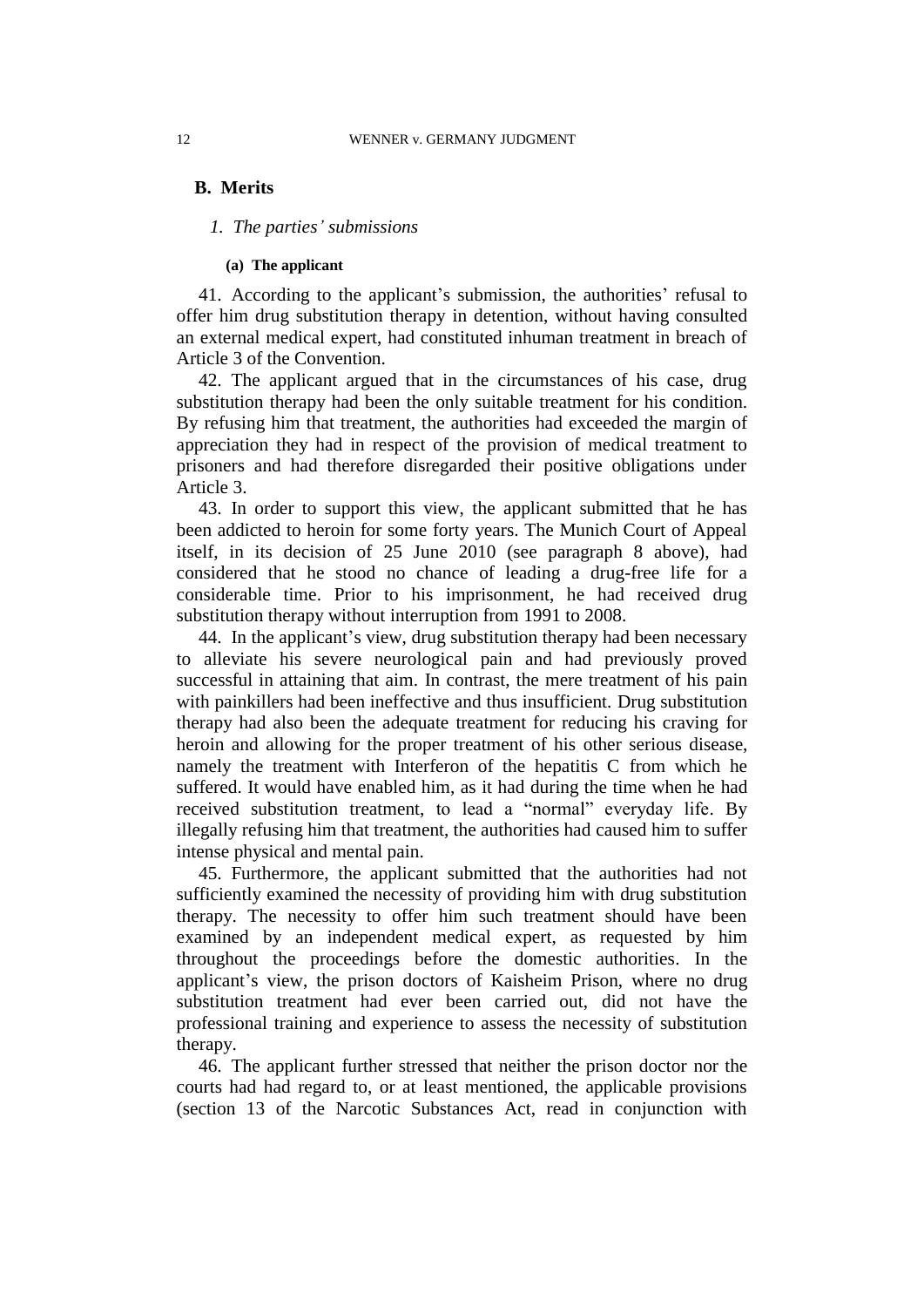section 5 of the Prescription of Narcotic Substances Regulation and the Federal Medical Association's Guidelines for the Substitution Treatment of Opiate Addicts) which regulated the provision of drug substitution therapy. The requirements for drug substitution therapy had been met in his case. In accordance with section 5 § 1 of the Prescription of Narcotic Substances Regulation, it would have served to support the necessary treatment of the serious illnesses, namely hepatitis C, HIV and polyneuropathy, from which he was suffering alongside his drug addiction. Moreover, as required by section 5 § 2 of the said Regulation, there were no indications that the applicant would consume, in prison, substances of a type or quantity endangering the objective of the substitution treatment. His drug substitution treatment had been interrupted in breach of paragraph 8 of the Federal Medical Association's Guidelines when he started serving his sentence.

47. The applicant also claimed that he had been discriminated against by the refusal of drug substitution treatment in comparison to other heroin addicts who were not imprisoned and those who were imprisoned in the *Land* of Baden-Württemberg, who had the opportunity to obtain substitution treatment in accordance with the relevant medical guidelines. Substitution had been denied to him as a matter of principle and for outdated ideological, rather than medical, reasons.

## **(b) The Government**

48. The Government took the view that the refusal to grant the applicant drug substitution therapy in prison, without an external medical expert having been consulted, had not violated Article 3 of the Convention.

49. According to the Government's submission, the applicant had received the required adequate medical treatment in detention. They contested that drug substitution therapy had been necessary treatment for the applicant's condition, and still less the only treatment suitable to sustain the applicant's health. As found by the prison doctor, substitution treatment had not been necessary on medical grounds. Such treatment had equally been unnecessary to attain the aims pursued by the execution of a term of imprisonment. It would have run counter to the aim of rehabilitating of the applicant in prison and enabling him to lead a drug-free life. Therefore, the refusal of drug substitution treatment had fallen within the State's margin of appreciation in respect of the choice between different types of medical treatment of a detainee. This applied all the more as the applicant's diseases had not been caused by State action.

50. The Government explained that the applicant, having been properly examined by the prison doctor, had received comprehensive medical care in accordance with sections 58 and 60 of the Bavarian Execution of Sentences Act (see paragraph 27 above). He received suitable treatment for his diseases, including painkillers as well as psychiatric care, to alleviate the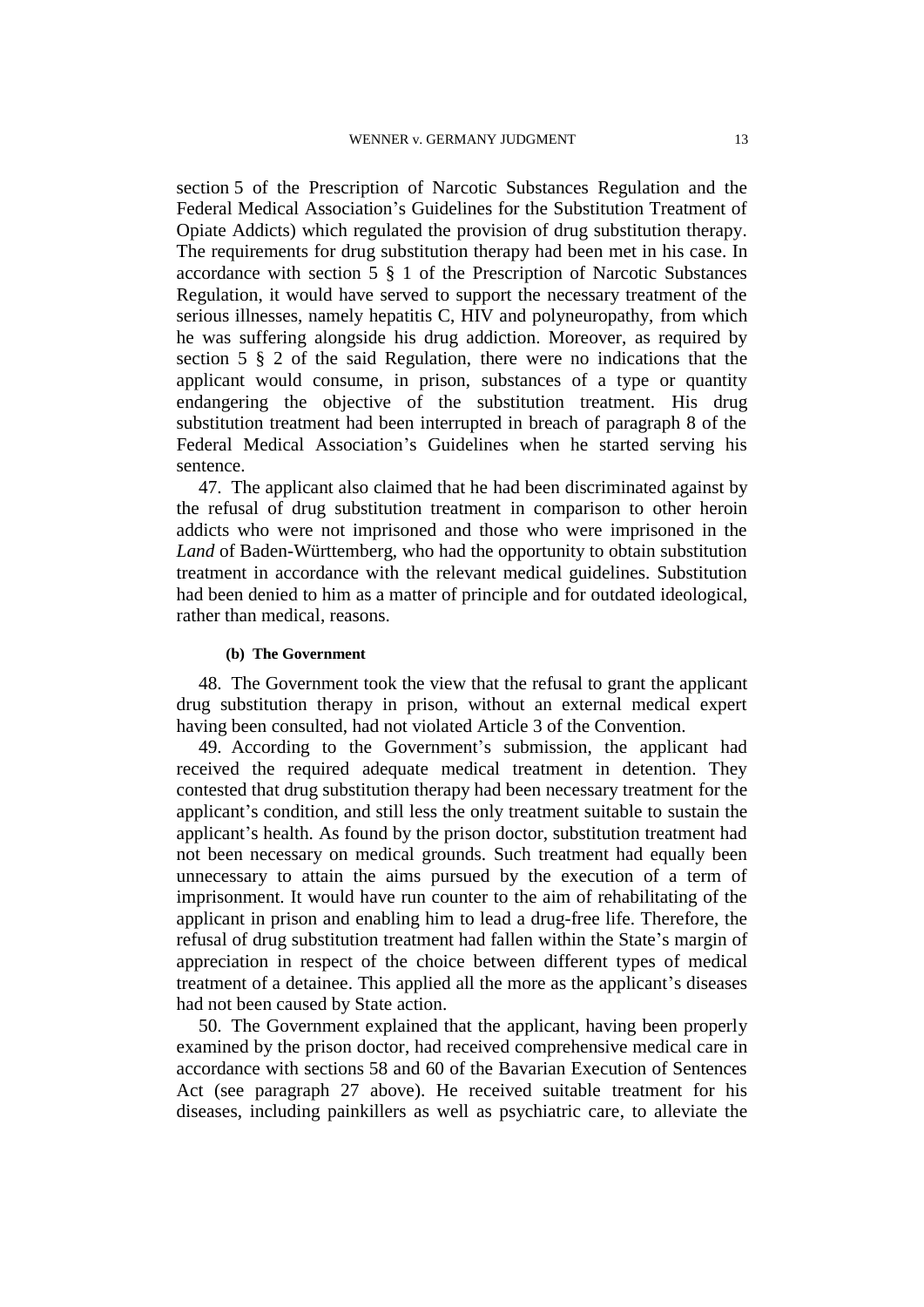chronic pain from which he was suffering and to treat his drug addiction. He had also been examined by specialised doctors regarding his HIV and hepatitis C infections and was given medication accordingly. His state of health had been stable while in detention and, at the relevant time, he no longer suffered from physical withdrawal symptoms.

51. Furthermore, the Government expressed doubts as to whether the relevant requirements for offering drug substitution treatment laid down in section 13 of the Narcotic Substances Act, read in conjunction with section 5 of the Prescription of Narcotic Substances Regulation and the Federal Medical Association's Guidelines for the Substitution Treatment of Opiate Addicts (see paragraphs 28-30 above) were met in the applicant's case. Contrary to the requirements laid down in section 5 § 1 of the Prescription of Narcotic Substances Regulation, the applicant did not pursue the aim of gradually restoring his abstinence from narcotic substances. Moreover, it was doubtful whether the requirements of section 5 § 2 of the said Regulation were met as it was to be expected that the applicant, just as in the past, would consume substances of a type or quantity endangering the objective of the substitution treatment, namely heroin, in addition to his substitution treatment, which would be life-threatening. Furthermore, in accordance with the Federal Medical Association's Guidelines, drug substitution treatment was to be provided in prison only in individual reasoned cases. The prison doctors had not considered this requirement to be met.

52. The Government conceded that a recent expert study commissioned by the Federal Ministry of Health (see paragraph 31 above) had revealed that stable abstinence from narcotic substances was a rare phenomenon in practice and appeared to be an unrealistic treatment objective in the long run. However, according to the experts' findings, abstinence could nevertheless be a legitimate aim of substitution treatment fixed between doctor and patient.

53. The Government further argued that the authorities had sufficiently examined the necessity to provide the applicant with drug substitution treatment. They stressed that the applicant, prior to his detention in Kaisheim Prison, had been detained in the Günzburg drug rehabilitation centre, where the doctors specialised in treatment for drug addiction had not considered it necessary to provide him with drug substitution treatment. Moreover, they submitted that one of the applicant's treating doctors in prison had carried out drug substitution therapy many times while employed in the *Land* of Lower Saxony. He had therefore equally had the necessary professional qualifications and experience to assess the necessity of providing the applicant with drug substitution treatment. This had been verified by the domestic courts. The applicant did not have a right to choose freely his medical treatment and his treating doctor while in detention and therefore could not ask to be examined and treated by an external doctor.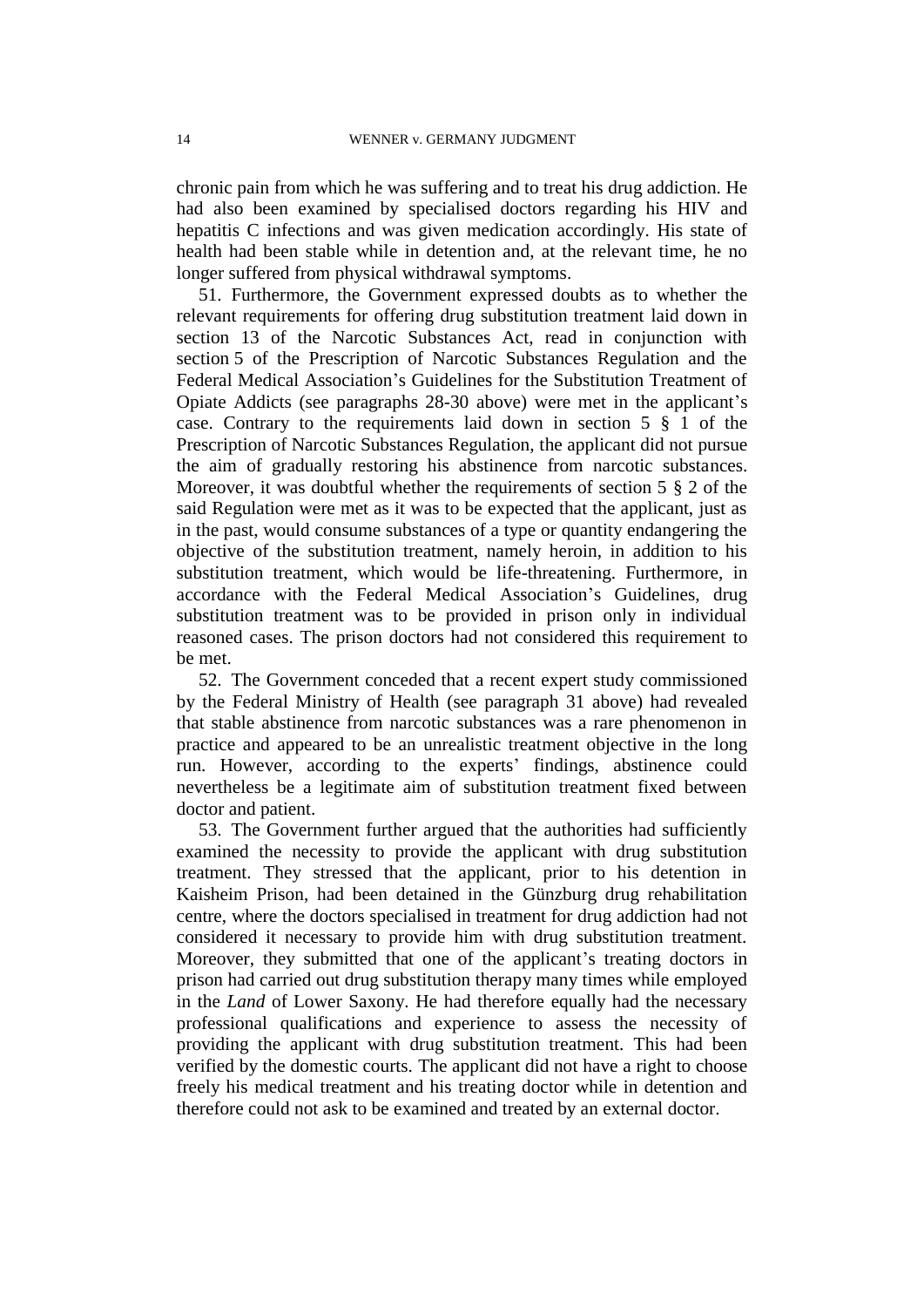### *2. The Court's assessment*

#### **(a) Recapitulation of the relevant principles**

54. The Court reiterates that to come within the scope of the interdiction contained in Article 3 of the Convention the treatment inflicted on or endured by the victim must reach a minimum level of severity. The assessment of this minimum level of severity is a relative one, depending on all the circumstances of the case, such as the duration of the treatment, its physical and mental effects and, in some cases, the sex, age and state of health of the victim (see, *inter alia*, *Blokhin v. Russia* [GC], no. 47152/06, § 135, ECHR 2016, with further references).

55. The Court further reiterates that Article 3 of the Convention imposes on the State a positive obligation to ensure that a person is detained under conditions which are compatible with respect for human dignity, that the manner and method of the execution of the measure do not subject the individual to distress or hardship exceeding the unavoidable level of suffering inherent in detention and that, given the practical demands of imprisonment, the person's health and well-being are adequately secured by, among other things, the provision of the requisite medical assistance and treatment (see *Kudła v. Poland* [GC], no. 30210/96, § 94, ECHR 2000-XI; *McGlinchey and Others v. the United Kingdom*, no. 50390/99, § 46, ECHR 2003-V; and *Farbtuhs v. Latvia*, no. 4672/02, § 51, 2 December 2004). In this connection, the "adequacy" of medical assistance remains the most difficult element to determine. Medical treatment provided within prison facilities must be appropriate, that is, at a level comparable to that which the State authorities have committed themselves to provide to the population as a whole. Nevertheless, this does not mean that every detainee must be guaranteed the same level of medical treatment that is available in the best health establishments outside prison facilities (see, *inter alia*, *Blokhin*, cited above, § 137).

56. The Court has clarified in this context that it was essential for a prisoner suffering from a serious illness to undergo an adequate assessment of his or her current state of health, by a specialist in the disease in question, in order to be provided with appropriate treatment (compare *Keenan v. the United Kingdom*, no. 27229/95, §§ 115-116, ECHR 2001-III, concerning a mentally ill prisoner; *Khudobin v. Russia*, no. 59696/00, §§ 95-96, ECHR 2006-XII (extracts), concerning a prisoner suffering from several chronic diseases including hepatitis C and HIV; and *Testa v. Croatia*, no. 20877/04, §§ 51-52, 12 July 2007, concerning a prisoner suffering from chronic hepatitis C).

57. The prison authorities must offer the prisoner the treatment corresponding to the disease(s) the prisoner was diagnosed with (see *Poghosyan v. Georgia*, no. 9870/07, § 59, 24 February 2009), as prescribed by the competent doctors (see *Xiros v. Greece*, no. 1033/07, § 75,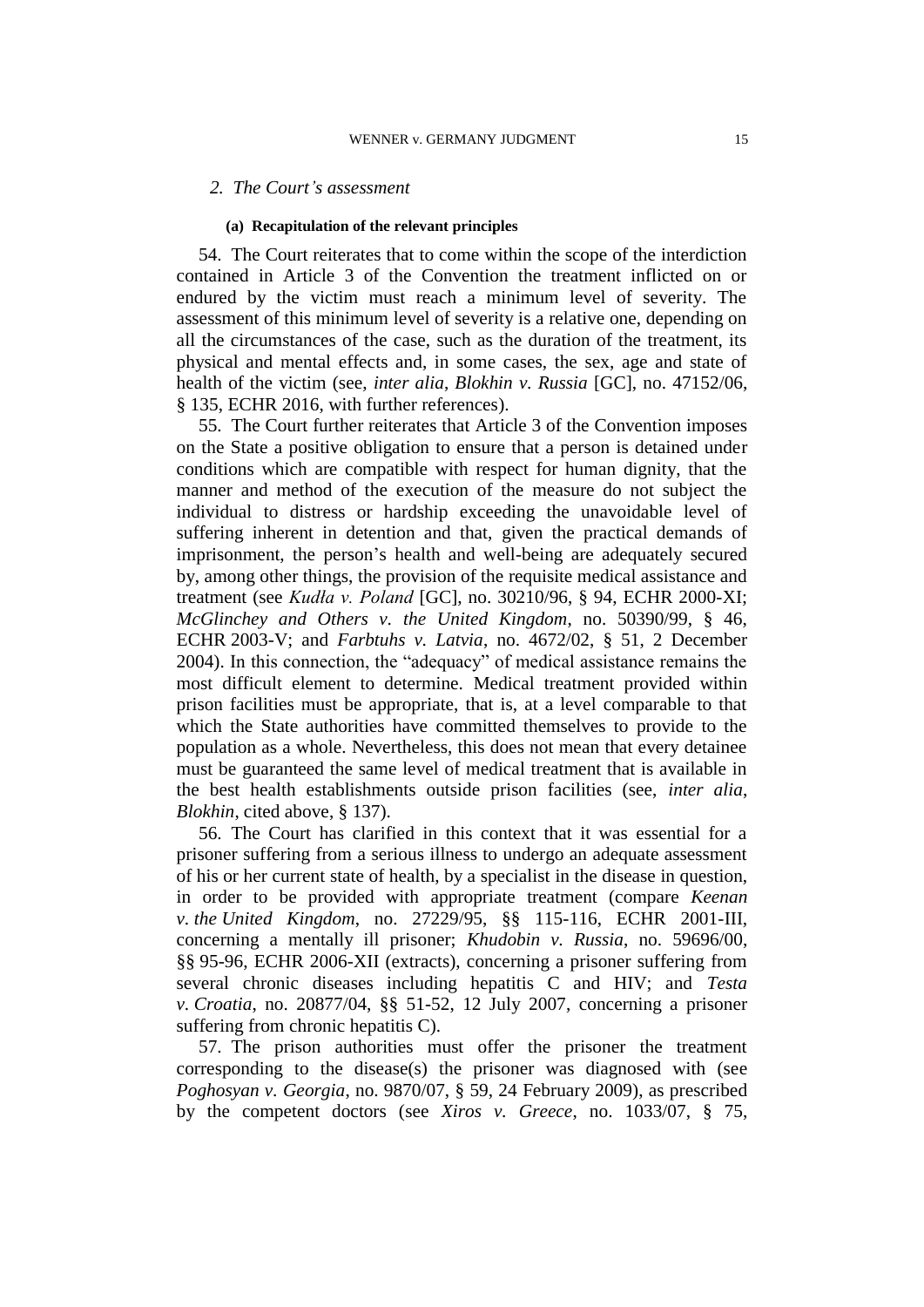9 September 2010). In the event of diverging medical opinions on the treatment necessary to ensure adequately a prisoner's health, it may be necessary for the prison authorities and the domestic courts, in order to comply with their positive obligation under Article 3, to obtain additional advice from a specialised medical expert (compare *Xiros*, cited above, §§ 87 and 89-90; and *Budanov v. Russia*, no. 66583/11, § 73, 9 January 2014). The authorities' refusal to allow independent specialised medical assistance to be given to a prisoner suffering from a serious medical condition on his request is an element the Court has taken into account in its assessment of the State's compliance with Article 3 (compare, for instance, *Sarban v. Moldova*, no. 3456/05, § 90, 4 October 2005).

58. The Court further reiterates, being sensitive to the subsidiary nature of its role, that it is not its task to rule on matters lying exclusively within the field of expertise of medical specialists and to establish whether an applicant in fact required a particular treatment or whether the choice of treatment methods appropriately reflected the applicant's needs (see *Ukhan v. Ukraine*, no. 30628/02, § 76, 18 December 2008; and *Sergey Antonov,* no. 40512/13, § 86, 22 October 2015). However, having regard to the vulnerability of applicants in detention, it is for the Government to provide credible and convincing evidence showing that the applicant concerned had received comprehensive and adequate medical care in detention (see *Sergey Antonov,* ibid.).

### **(b) Application of these principles to the present case**

59. The Court is called upon to determine whether, in the light of the foregoing principles, the respondent State complied with its positive obligation under Article 3 of the Convention to ensure that the applicant's health was adequately secured during his detention by providing him with the requisite medical treatment, at a level comparable to that which the State authorities have committed themselves to provide to persons in freedom.

60. The Court observes that it is contested between the parties whether, in the circumstances of the case, drug substitution therapy was to be regarded as the necessary medical treatment which had to be provided to the applicant in order for the State to comply with its said obligation.

61. The Court accepts that the States have a margin of appreciation in respect of the choice between different suitable types of medical treatment for a prisoner's diseases. This holds true, in particular, where medical research does not lead to a clear result as to which of two or more possible therapies is more suitable for the patient concerned. The Court, having regard to the material before it, is aware of the fact that drug substitution therapy with methadone entails the replacement of an illicit drug with a synthetic opioid. While drug substitution treatment has become increasingly widespread in the Council of Europe Member States during the past years, the measures to be taken to treat drug addiction are still the subject of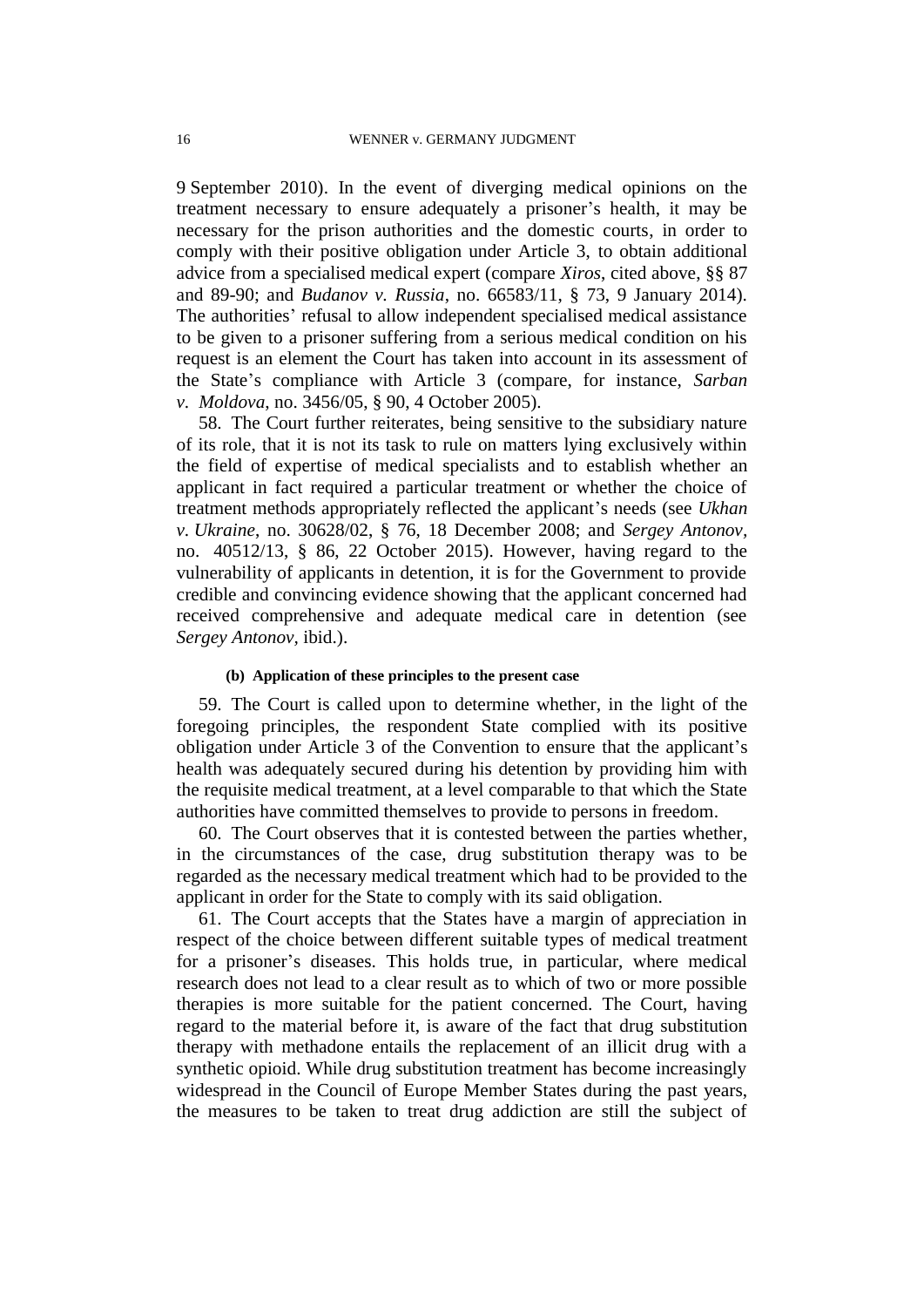controversy. The States' margin of appreciation in respect of the choice of medical treatment for a prisoner's diseases applies, in principle, also to the choice between abstinence-oriented drug therapy and drug substitution therapy and to the setting-up of a general policy in this field, as long as the State ensures that the standards set by the Convention in the field of medical care in prison are complied with.

62. The Court considers that in the present case, it does not need to decide whether the applicant in fact needed drug substitution therapy. It rather has to determine whether the respondent State has provided credible and convincing evidence proving that the applicant's state of health and the appropriate treatment were adequately assessed and that the applicant subsequently received comprehensive and adequate medical care in detention.

63. In this context, the Court notes that there are a number of strong elements indicating that drug substitution treatment could be regarded as the requisite medical treatment for the applicant in view of the following. First, it is uncontested between the parties that the applicant is a manifest and long-term opioid addict. At the relevant time of the domestic authorities' decisions, he had been addicted to heroin for some forty years. All his attempts to overcome his addiction, including five in-house drug rehabilitation therapies, had failed. In the light of these circumstances, a domestic court itself had confirmed, in proceedings related to those here at issue, that it could no longer be expected with sufficient probability that the applicant could be cured of his drug addiction or prevented for a considerable time from relapsing into drug abuse (see paragraph 8 above). It is further uncontested that the applicant suffered from chronic pain linked to his long-term drug consumption and polyneuropathy.

64. In view of his state of health, prior to his detention here at issue, the applicant's heroin addiction had been treated with medically prescribed and supervised drug substitution therapy for seventeen years, from 1991 until 2008. The Court notes in this context that according to the relevant domestic guidelines, that is, the Federal Medical Association's Guidelines for the Substitution Treatment of Opiate Addicts of 19 February 2010, adopted in accordance with section 5 § 11 of the Prescription of Narcotic Substances Regulation, opiate addiction was a serious chronic disease requiring medical treatment. It is further clarified that substitution treatment was a scientifically tested therapy for manifest opiate addiction (see paragraph 30 above). According to a study commissioned by the Federal Ministry of Health, drug substitution treatment was to be considered as an established therapy and the best possible therapy in that case (see paragraph 31 above). The statistical data before the Court show, accordingly, that opioid substitution therapy programmes were operational already at the relevant time of the proceedings at issue in 41 out of 47 of the Council of Europe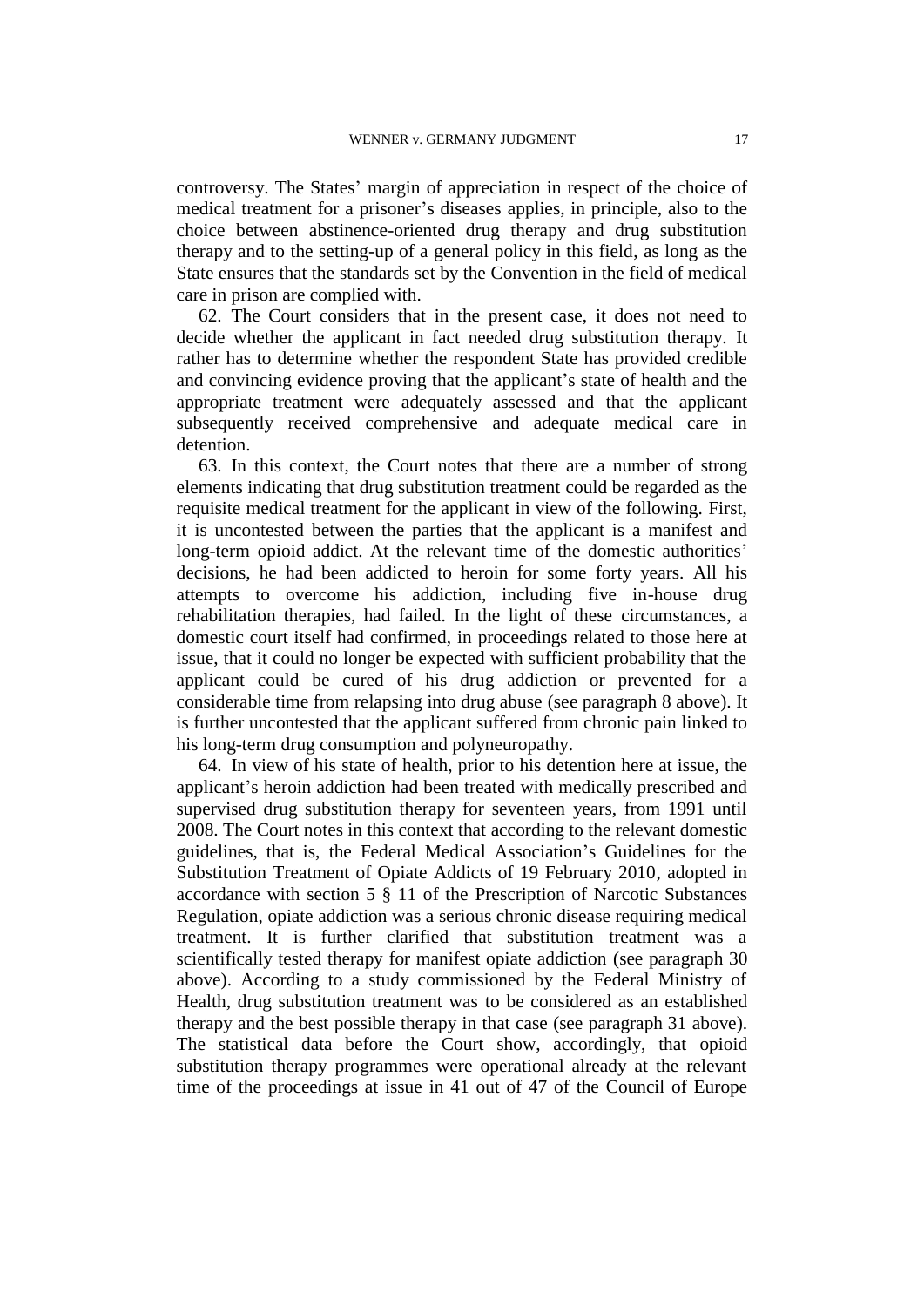Member States in the community and 30 out of 47 of those State also provided such therapy to prisoners (see paragraphs 36-37 above).

65. The Court further observes that it is uncontested by the Government that drug substitution therapy is, in principle, available in prisons in Germany, as it is outside prison, and is actually provided in practice in prisons in several *Länder* other than Bavaria. The applicable provisions of domestic law (section 13 of the Narcotic Substances Act, read in conjunction with section 5 of the Prescription of Narcotic Substances Regulation and paragraph 8 of the Federal Medical Association's Guidelines for the Substitution Treatment of Opiate Addicts) specify, in particular, that in case of imprisonment, the continuity of the substitution treatment started outside prison by the institution in which the patient is placed, is to be secured (see paragraph 30 above).

66. The Court would note in that context that this approach is in line with the standards fixed by the Council of Europe in respect of health care services in prison. Both the CPT standards and the Committee of Ministers' Recommendation Rec(2006)2 on the European Prison Rules (which do not specifically focus on drug therapy), as well as the Committee of Ministers' Recommendation no. R (98) 7 concerning the ethical and organisational aspects of health care in prison, lay down the principle of equivalence of care. Under that principle, prisoners are entitled to medical treatment in conditions comparable to those enjoyed by patients in the outside community and should have access to the health services available in the country without discrimination on grounds of their legal situation (see paragraphs 32-34 above and for the Court's own definition paragraph 55 above).

67. The Court further observes that not only the doctors having prescribed the applicant drug substitution therapy prior to his detention considered that treatment to be necessary in the applicant's case. An external doctor for internal medicine commissioned by the prison authorities, H., who had examined the applicant in person, had suggested that the prison medical service, who had not considered it necessary to provide the applicant with such treatment, reconsider granting the applicant drug substitution treatment (see paragraph 10 above). Moreover, a doctor specialised in drug addiction treatment (B.) had equally confirmed, albeit only on the basis of the written findings of doctor H., that from a medical point of view, drug substitution treatment had to be provided to the applicant (see paragraph 11 above).

68. The Court would add that the strong indication that drug substitution treatment could be regarded as the requisite medical treatment for the applicant was subsequently further supported by the fact that the applicant was again prescribed and provided with drug substitution treatment immediately after his release from detention.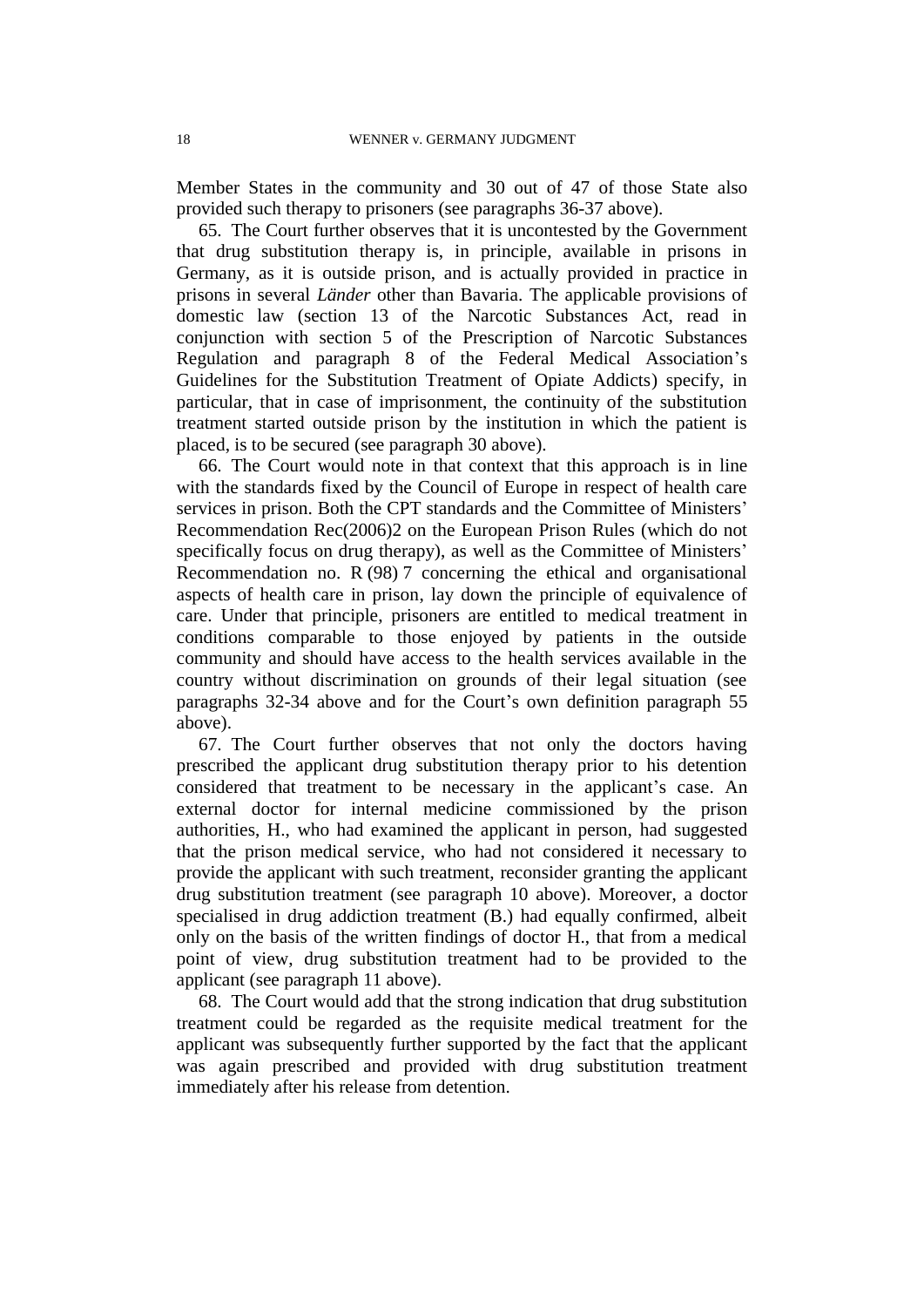69. The Court would refer in this context to its case-law under which it is for the Government to provide convincing evidence showing that the applicant concerned received comprehensive and adequate medical care in detention (see paragraph 58 above). It notes that abstinence-oriented therapy constituted a radical change in the medical treatment the applicant had received for seventeen years prior to his detention and that the domestic courts, based on the opinion of the treating doctors in the drug detoxification centre, considered that this therapy had failed. The Court finds that, in these circumstances, the domestic authorities were under an obligation to examine with particular scrutiny if maintaining the abstinence-oriented therapy was to be considered as appropriate.

70. The Court considers, in this context, the authorities' argument that, at the time when the applicant was transferred from the drug rehabilitation centre to Kaisheim Prison, where he applied for drug substitution treatment, he had not been provided with drug substitution therapy for several months and no longer suffered from physical withdrawal symptoms. However, in the Court's view, this element does not militate against the potential necessity of drug substitution treatment. The applicant's health in detention was characterised, in particular, by chronic pain which he suffered independently of previous physical withdrawal symptoms. Moreover, it emerges from the material before the Court that the treatment with Polamidon was interrupted against the applicant's will, and apparently contrary to what is provided by the above-mentioned Federal Medical Association Guidelines (see paragraph 30 above), at the outset of his detention and during his stay in the drug rehabilitation centre, where abstinence-based treatment for his addiction was carried out without additional substitution treatment. The authorities cannot, therefore, rely on a situation which they themselves brought about. Furthermore, given that the abstinence-oriented therapy had failed both in the view of the treating doctors in the drug detoxification centre and in the view of the domestic courts (see paragraph 8 above), the authorities were called upon to assess anew which therapy was suitable for the applicant.

71. The Court further considers that its above findings are not called into question by the Government's argument that drug substitution therapy would run counter to the aim of rehabilitating the applicant by making him overcome his drug addiction in prison and thus enabling him to lead a life free of illegal drugs outside prison. The Court considers that this objective is, in principle, a legitimate aim which may be taken into account in the assessment of the necessity of the medical treatment of a drug addict. However, the Court notes that in the applicant's case, the authorities themselves had considered, prior to refusing the applicant drug substitution treatment in the proceedings at issue, that having regard to his history of drug addiction, this aim could not reasonably be expected to be attained. In particular, the Court of Appeal, when confirming the termination of the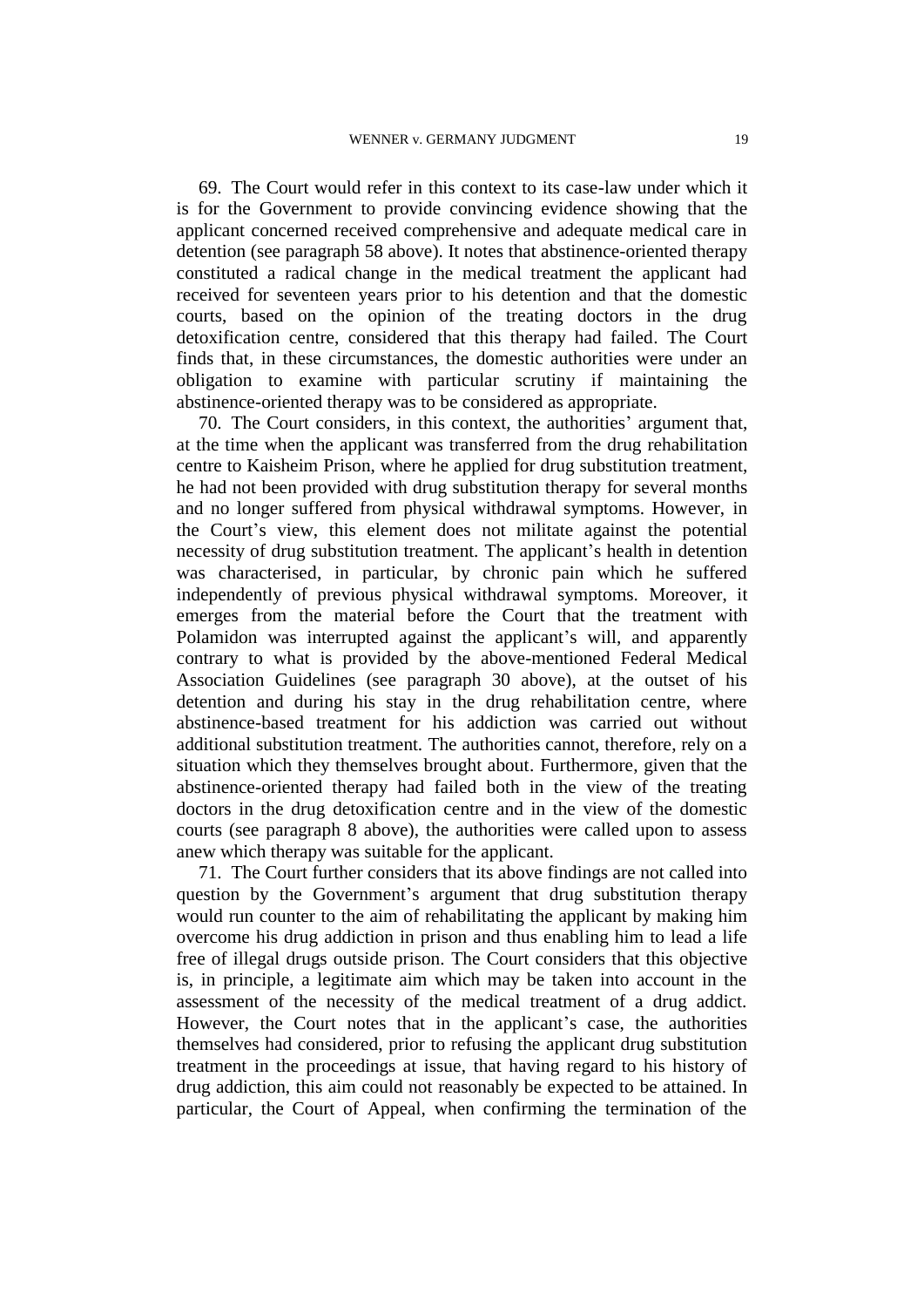applicant's treatment in a detoxification facility after consultation of the applicant's treating doctors, considered that it could no longer be expected with sufficient probability that the applicant could be cured of his drug addiction (see paragraph 8 above).

72. The authorities' assessment in this respect is equally confirmed by medical research showing that stable abstinence from opioids was a rare phenomenon and should, in the case of manifest opioid addicts, only be attempted if the patient was motivated to attain that aim (see paragraph 31 above), which was clearly not the applicant's case at the relevant time. Therefore, the refusal of drug substitution treatment could not be based on that unattainable objective.

73. Furthermore, the Court takes note of the Government's argument that providing the applicant with substitution treatment would have put his life and limb in jeopardy as he might have consumed additional illegal drugs in prison. In the Government's submission, he therefore also had not met the requirements for drug substitution treatment under section 5 § 2 of the Prescription of Narcotic Substances Regulation. The Court considers that this argument is somewhat at odds with another argument the authorities forwarded in the context of their refusal to provide substitution treatment, namely that it was very difficult to obtain opioids in prison. In any event, the Court observes that this risk appeared to have been manageable even in the community over the previous seventeen years during which the applicant had received drug substitution treatment. In contrast, the risk caused to the life and limb of a drug addict who was released from prison without substitution treatment was acknowledged also by the prison authorities (see paragraph 25 above). The Court therefore finds that this element equally did not exempt the domestic authorities from analysing in detail the suitable treatment options for the applicant.

74. The Court would add that it is aware that medical treatment in the prison context may entail additional difficulties and challenges for the domestic authorities, notably those related to security concerns. However, the Government have not forwarded any reasons for finding that providing the applicant with drug substitution treatment was incompatible with the practical demands of imprisonment. In contrast, as expert B. had stressed, such treatment would help prevent the spread of infectious diseases such as HIV and hepatitis C from which the applicant suffered, in the interests of his fellow prisoners and the community as a whole. The Court further accepts that the provision of such treatment may serve to diminish the trafficking and uncontrolled consumption of illegal drugs in prison.

75. Furthermore, the Court would stress that, in order for a State to comply with its positive obligation to ensure that a prisoner's health was adequately ensured, it is not only necessary to assess adequately a prisoner's state of health which, in case of serious illnesses, requires consultation of a specialist doctor (see paragraph 56 above). The necessary medical treatment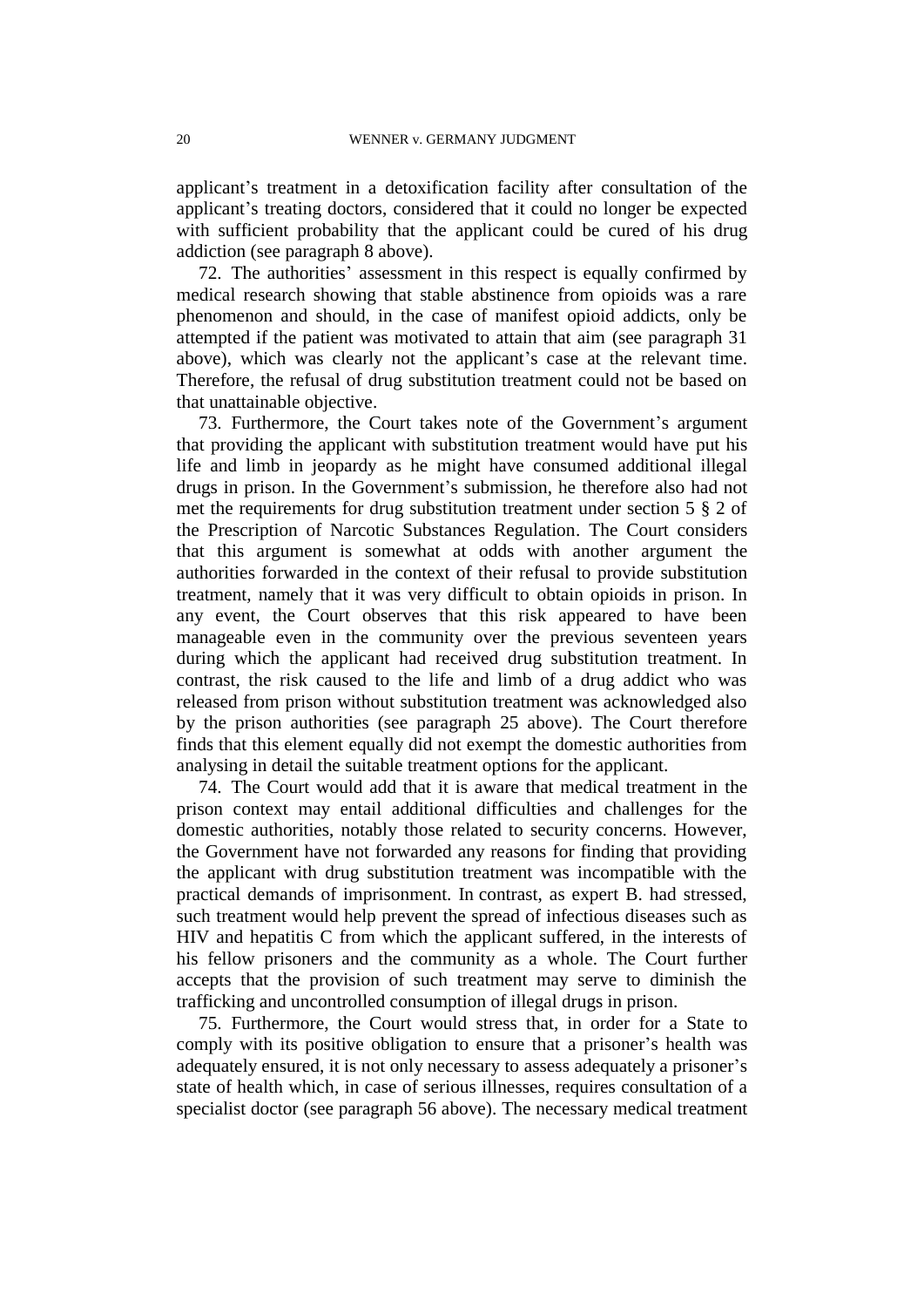adequately addressing the prisoner's state of health must also be determined with the help of the medical expert and provided to the detainee. The Court notes in this context that the importance of drawing on external medical experts providing specialised assistance to addicts in order to provide prisoners with appropriate treatment is equally stressed in the Committee of Ministers' Recommendation no. R (98) 7 concerning the ethical and organisational aspects of health care in prison (see paragraph 34 above).

76. In the present case, the Court cannot but note that the domestic authorities had strong elements before them indicating that drug substitution therapy could be the adequate medical treatment for the applicant's state of health. Moreover, as shown above (see paragraph 67), following the termination of the abstinence-oriented therapy for lack of success, they were faced with several opinions of medical doctors, including specialists in drug addiction treatment, diverging from that of the specialised internal doctors treating the applicant in prison and, before the abstinence-oriented therapy failed, in the detoxification facility, on the question of the necessary medical treatment to be provided to the applicant. The Court further cannot but note in that context that it is uncontested that no drug substitution treatment had ever been provided in practice to prisoners in Kaisheim Prison.

77. In these circumstances, the Court considers that in order to ensure that the applicant received the necessary medical treatment in prison the domestic authorities, and in particular the courts, were required to verify, in a timely manner and with the help of an independent doctor skilled in drug addiction treatment, whether the applicant's condition was still adequately treated without such therapy. However, there is no indication that the domestic authorities, with the help of medical expert advice, examined the necessity of drug substitution treatment with regard to the criteria set by the relevant domestic legislation and medical guidelines. Despite the applicant's previous medical treatment with drug substitution therapy for seventeen years, no follow-up was given to the opinions expressed by external doctors H. and B. on the necessity to consider providing the applicant again with drug substitution treatment.

78. As regards the effects of the refusal of drug substitution treatment in prison on the applicant, the Court, having regard to the material before it, considers that drug withdrawal as such causes serious physical strain and extreme mental stress to a manifest and long-term opioid addict which may attain the threshold of Article 3. It notes that, while the applicant was found no longer to suffer from the physical withdrawal symptoms which occur at the beginning of forced abstinence, the – albeit limited – material before the Court, in particular external doctor H.'s assessment, suggests that the chronic pain from which the applicant was suffering throughout the relevant period could have been alleviated more effectively with drug substitution treatment than with the painkillers he received. It was also not contested that this pain in his feet, neck and spine was such that, at least during certain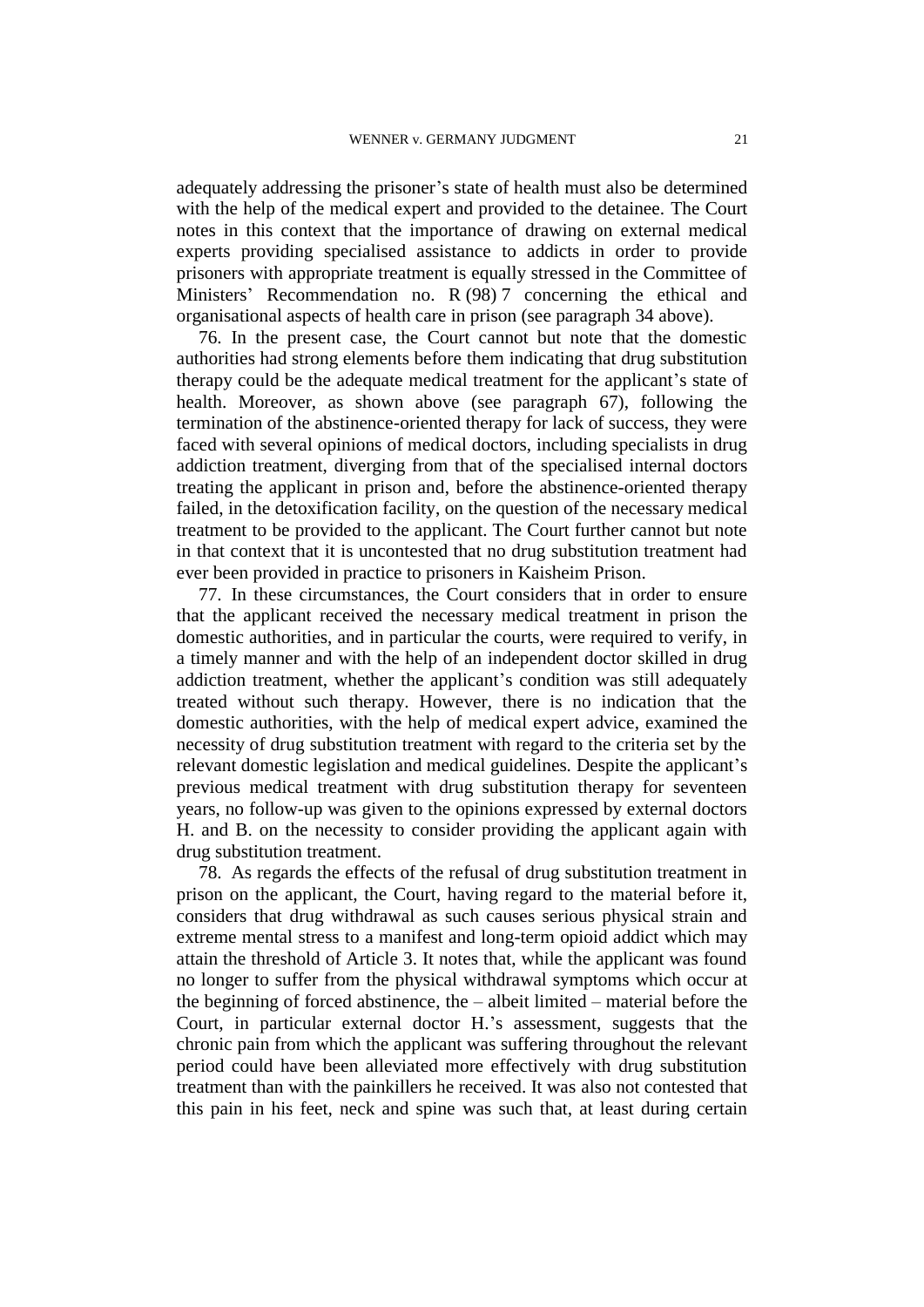periods of time during the applicant's detention at issue, some three and a half years, the applicant spent most of his time in bed. The Court further accepts that his suffering was exacerbated by the fact that he was aware of the existence of a treatment which had previously alleviated his pain effectively, but which he was refused.

79. The Court further considers it established that the refusal to provide the applicant continuously with drug substitution treatment despite his manifest opioid addiction caused him considerable and continuous mental suffering for a long time. The applicant also made it plausible that the deterioration of his already poor state of health, and in particular his chronic pain, combined with his craving for heroin, reduced his ability to participate in social life. In the light of these elements, the Court is satisfied that the physical and mental strain the applicant suffered as a result of his health condition as such could, in principle, exceed the unavoidable level of suffering inherent in detention and attain the threshold of Article 3. The domestic authorities therefore had to properly evaluate which was the adequate treatment for his disease in order to secure that he received adequate medical care but, as shown above, failed to prove that the applicant's treatment with painkillers alone was sufficient in the circumstances.

80. In the light of the foregoing, the Court concludes that the respondent State failed to provide credible and convincing evidence showing that the applicant had received comprehensive and adequate medical care in detention, at a level comparable to that which the State authorities have committed themselves to provide to persons in freedom, where drug substitution treatment was available. In coming to this conclusion, the Court bears in mind the particular circumstances of the applicant's case as a long-term drug addict without any realistic chance of overcoming addiction and having received substitution treatment for many years. In this context, the authorities failed to examine with particular scrutiny and with the help of independent and specialist medical expert advice, against the background of a change in the medical treatment, which therapy was to be considered as appropriate. The respondent State therefore failed to comply with its positive obligation under Article 3.

81. There has accordingly been a violation of Article 3 of the Convention.

# II. APPLICATION OF ARTICLE 41 OF THE CONVENTION

### 82. Article 41 of the Convention provides:

"If the Court finds that there has been a violation of the Convention or the Protocols thereto, and if the internal law of the High Contracting Party concerned allows only partial reparation to be made, the Court shall, if necessary, afford just satisfaction to the injured party."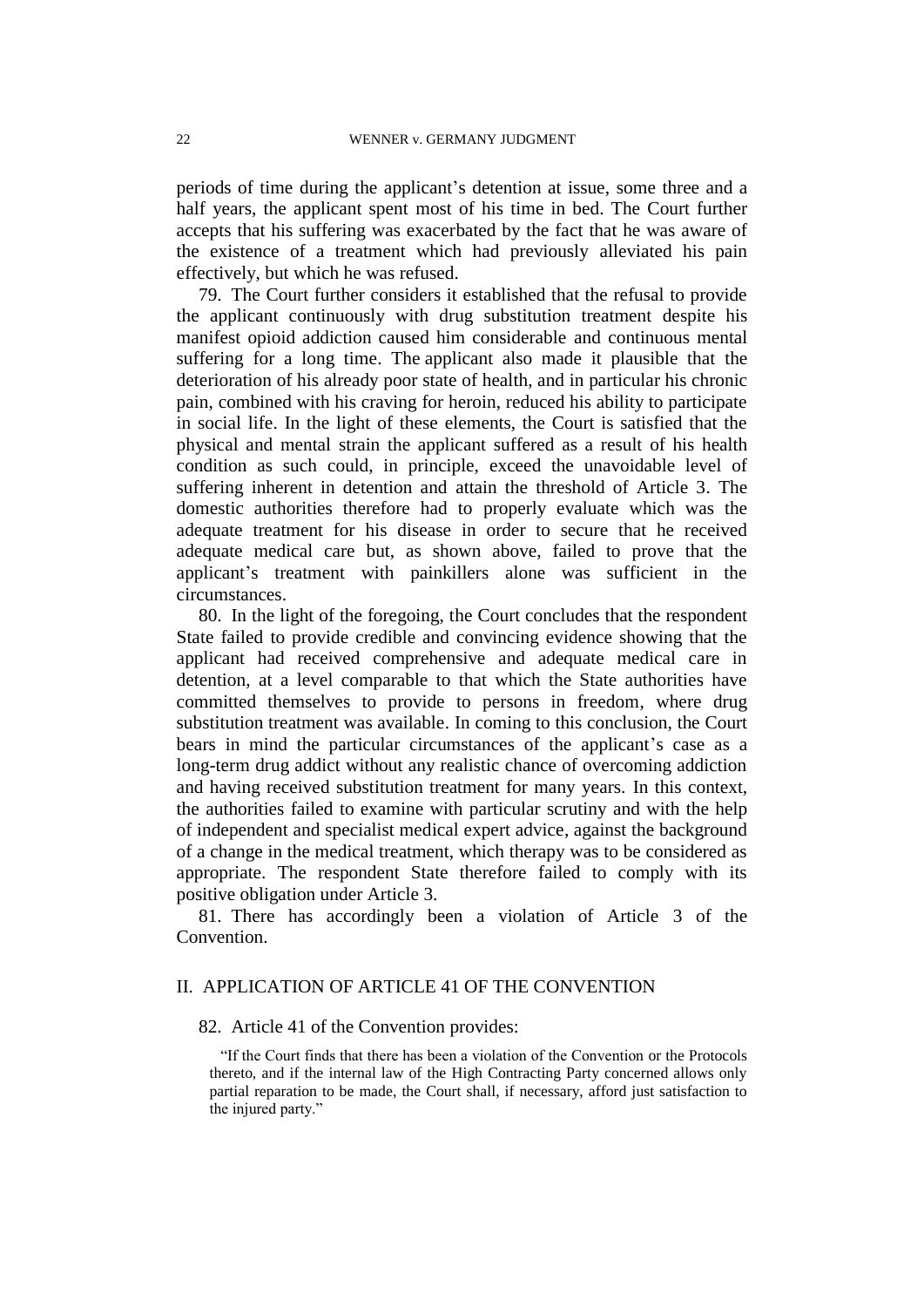### **A. Damage**

83. The applicant claimed 11,911.20 euros (EUR) in respect of pecuniary damage. He argued that as a result of the refusal of drug substitution treatment he had been unable to work in prison, where he would have earned EUR 14.18 per day on twenty working days per month during his three years and six months' imprisonment. He further claimed EUR 10,000 in non-pecuniary damages. He claimed, in particular, that as a result of the refusal of drug substitution treatment, he had suffered from serious neurological pain throughout his detention, craving for drugs and social isolation resulting from his poor health.

84. The Government contested that the applicant had suffered pecuniary damage by the alleged breach of Article 3. They submitted that the applicant, who had worked for the last time in the 1980s, would not have worked in prison. As for the non-pecuniary damages claimed, the Government considered that the applicant's claim was excessive. They stressed that the applicant could only claim compensation for damage caused by the refusal of drug substitution treatment since June 2011.

85. As for the applicant's claim in respect of pecuniary damage, the Court observes that it emerges from the documents before it that the applicant has been receiving an employment disability pension since 2001 (see paragraph 6 above). It therefore does not consider it proved that it was as a result of the refusal of drug substitution treatment that the applicant had been unable to work and draw wages in prison. It therefore rejects the applicant's claim in this respect for lack of a causal link between the violation found and the pecuniary damage alleged.

86. As for the applicant's claim in respect of non-pecuniary damage, the Court refers to its above finding that the domestic authorities breached Article 3 in that they did not sufficiently examine whether the applicant, for whose diseases as such the respondent State is not responsible, received adequate medical care in detention. The Court does not wish to speculate on the outcome of a proper examination of the question which was the adequate treatment for the applicant and on the effects of the potentially adequate drug substitution treatment compared to the treatment with painkillers the applicant received. The Court therefore considers that in the particular circumstances of the case, the finding of a violation of Article 3 constitutes in itself sufficient just satisfaction for any non-pecuniary damage suffered.

## **B. Costs and expenses**

87. Submitting documentary evidence, the applicant also claimed EUR 1801.05 (including value-added tax (VAT)) for the lawyers' costs and expenses incurred before the domestic courts and EUR 833 (including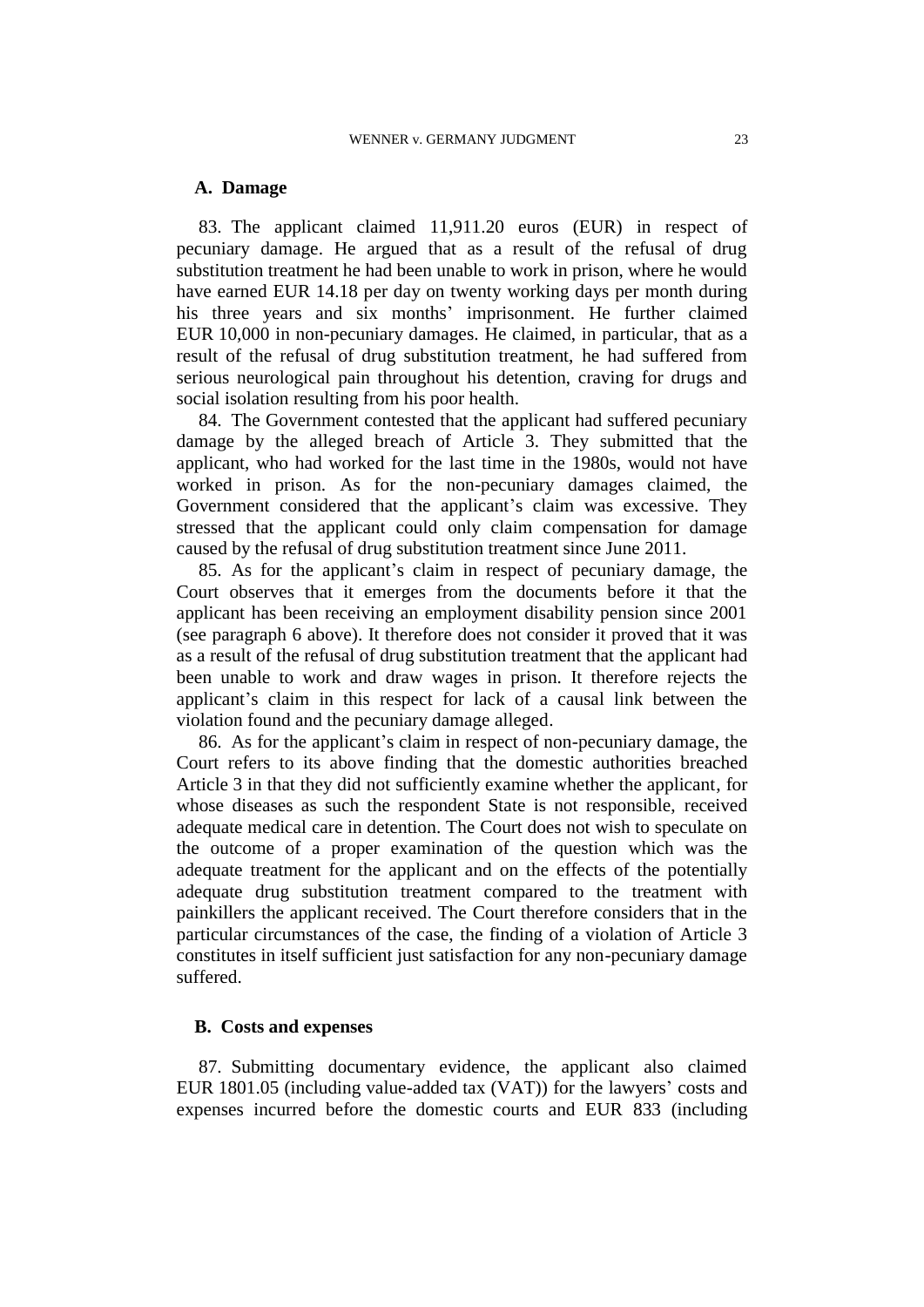VAT) for those incurred before the Court. He explained that the lawyers' costs had been advanced on loan by third persons and that he was obliged to reimburse the costs to them as soon as possible following his release from detention.

88. The Government did not comment on this point.

89. According to the Court's case-law, an applicant is entitled to the reimbursement of costs and expenses only in so far as it has been shown that these have been actually and necessarily incurred and are reasonable as to quantum. In the present case, regard being had to the documents in its possession and the above criteria, the Court awards the applicant the sum of EUR 1,801.05 (including VAT) claimed for costs and expenses in the domestic proceedings, plus any tax that may be chargeable to the applicant. As for the costs and expenses for the proceedings before this Court, the Court, having regard to the sum claimed and the fact that the applicant was granted legal aid for these proceedings, does not make an award under this head.

# **C. Default interest**

90. The Court considers it appropriate that the default interest rate should be based on the marginal lending rate of the European Central Bank, to which should be added three percentage points.

# FOR THESE REASONS, THE COURT, UNANIMOUSLY,

- 1. *Declares* the application admissible;
- 2. *Holds* that there has been a violation of Article 3 of the Convention;
- 3. *Holds*

(a) that the respondent State is to pay the applicant, within three months from the date on which the judgment becomes final in accordance with Article 44 § 2 of the Convention, EUR 1,801.05 (one thousand eight hundred and one euros and five cents), including VAT, plus any tax that may be chargeable to the applicant, in respect of costs and expenses; (b) that from the expiry of the above-mentioned three months until settlement simple interest shall be payable on the above amount at a rate

equal to the marginal lending rate of the European Central Bank during the default period plus three percentage points;